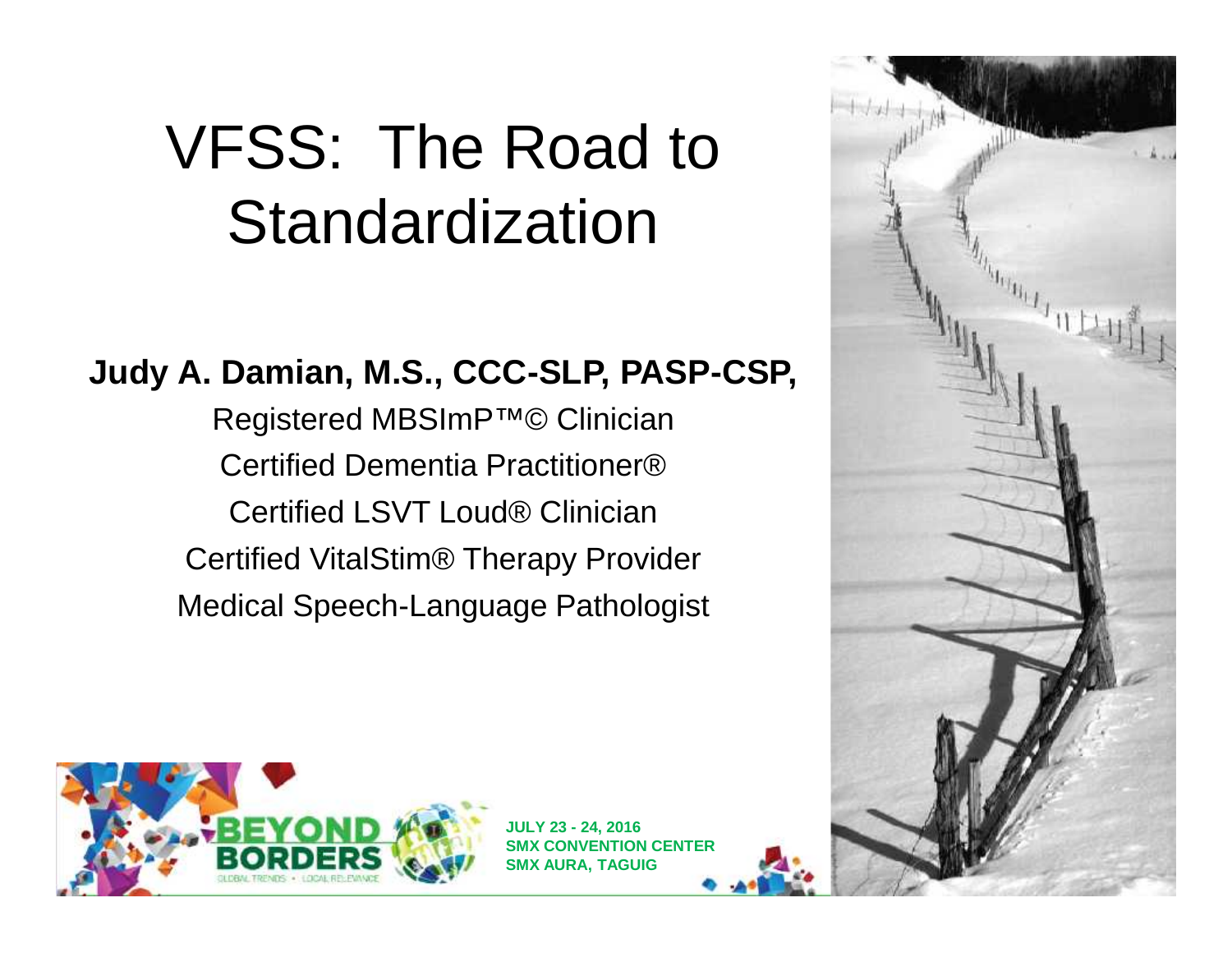# **Disclosure**

- I have no financial or professional relationship with the creators or distributors of the MBSImP and Varibar Products (Bracco Diagnostics).
- I have permission from Northern Speech Services to discuss the MBSImP as a Registered MBSImP Clinician, however, participation in this presentation does not qualify participants to use the MBSImP.

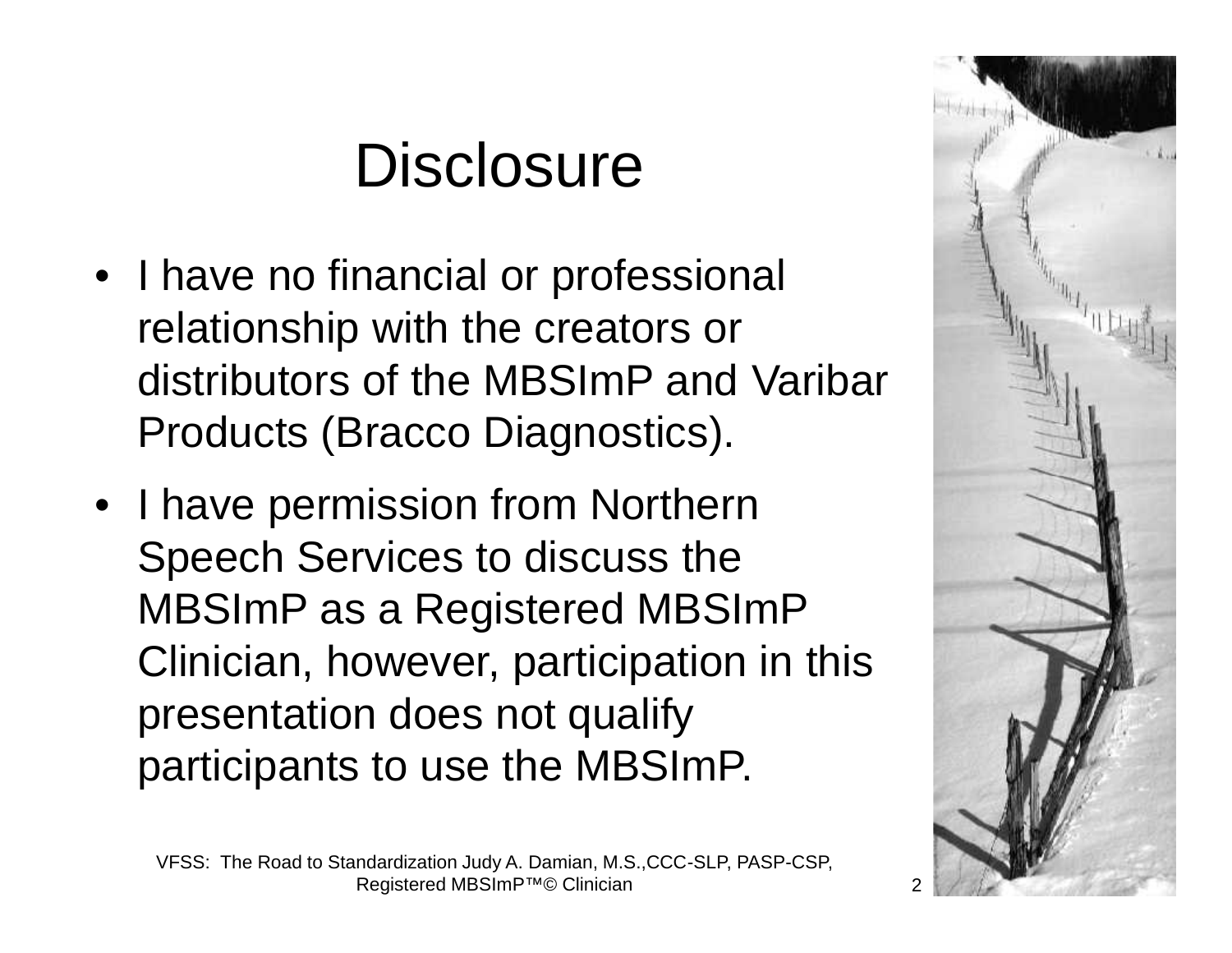# Eating & Drinking: A Way of Living



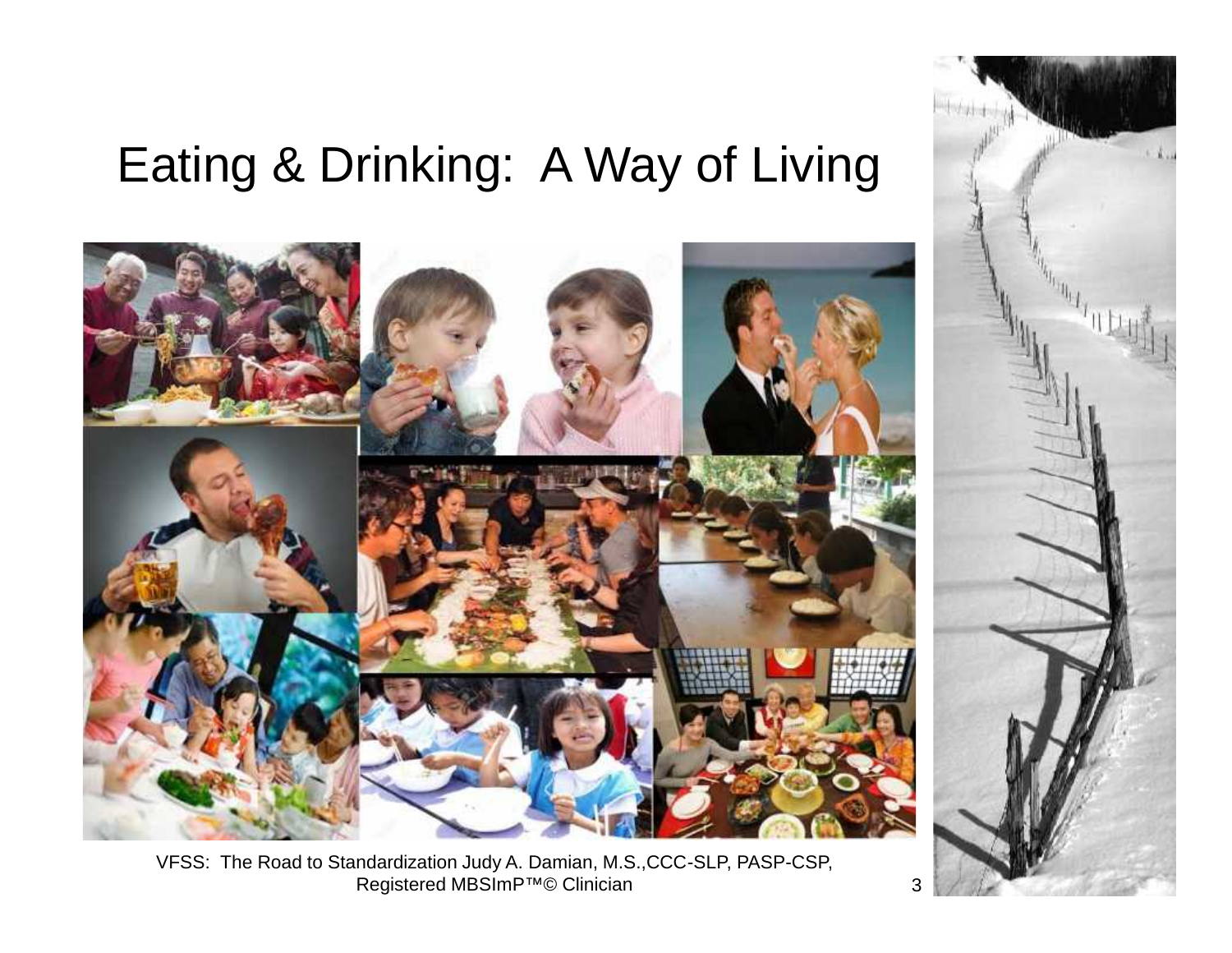#### Dysphagia Impacts Entire Age Spectrum

### Frail Elderly



## Fragile Young



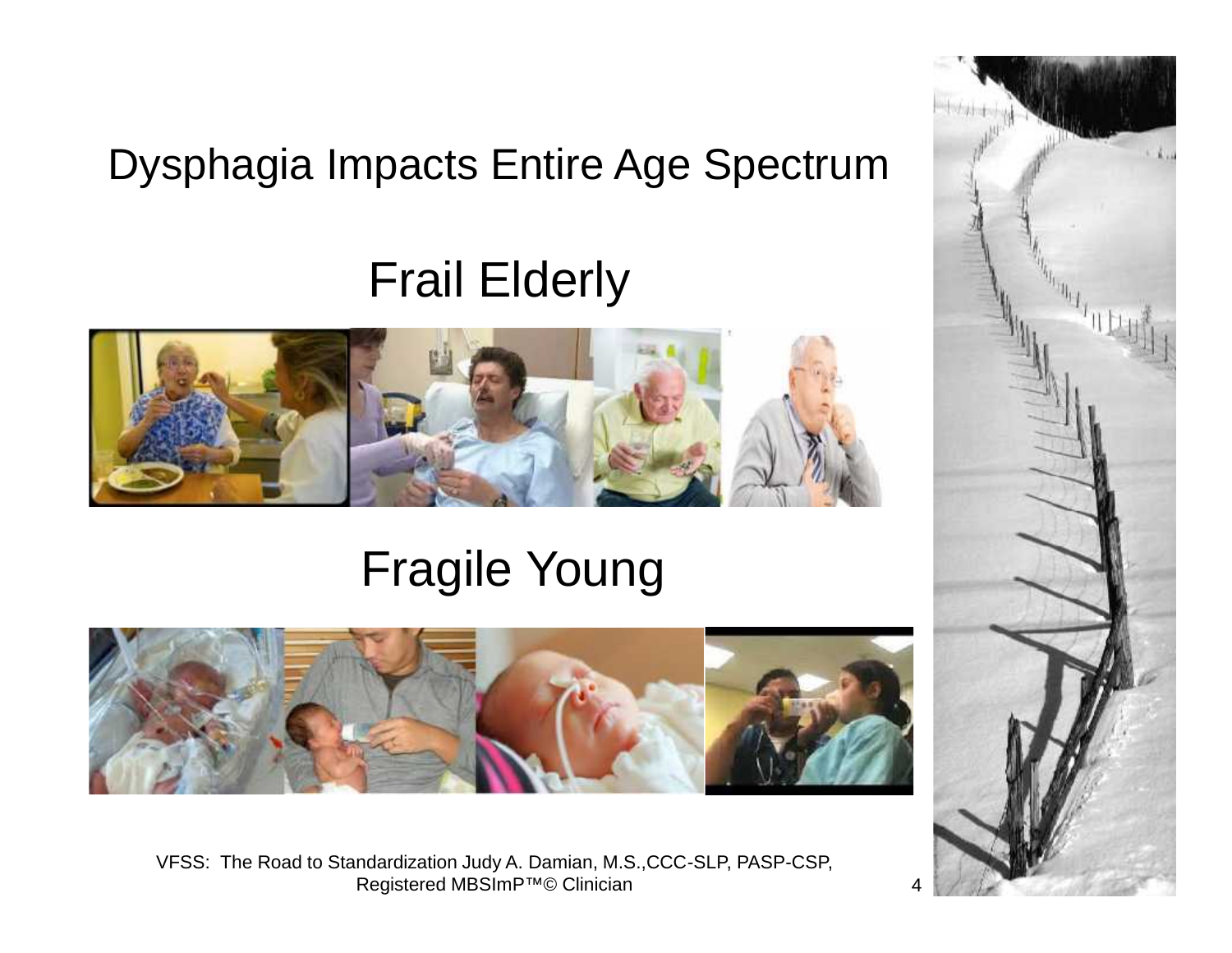

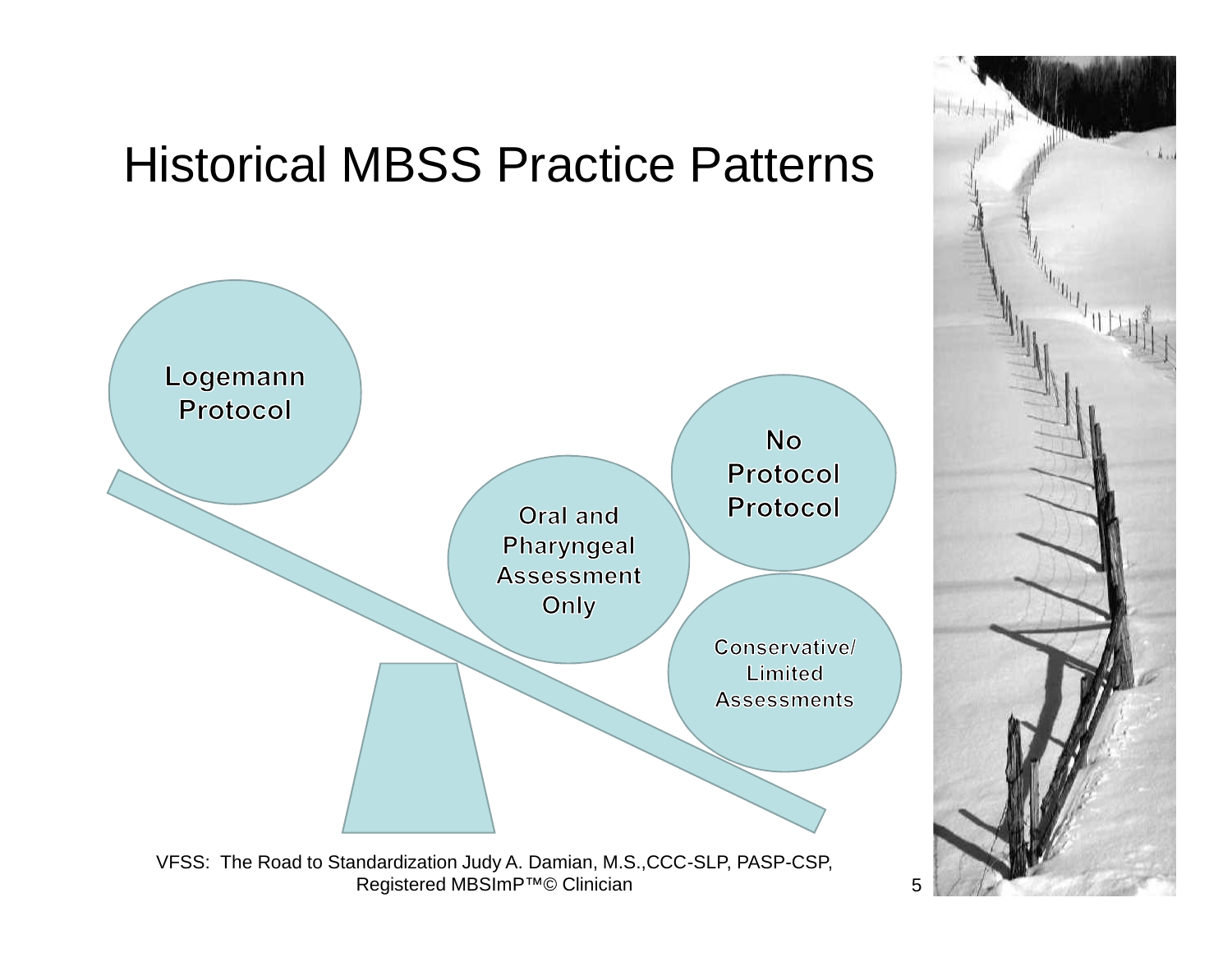# Standardization of the Modified Barium Swallow Study

**M**odified

**B**arium

**S**wallow

**Im**pairment

**P**rofile



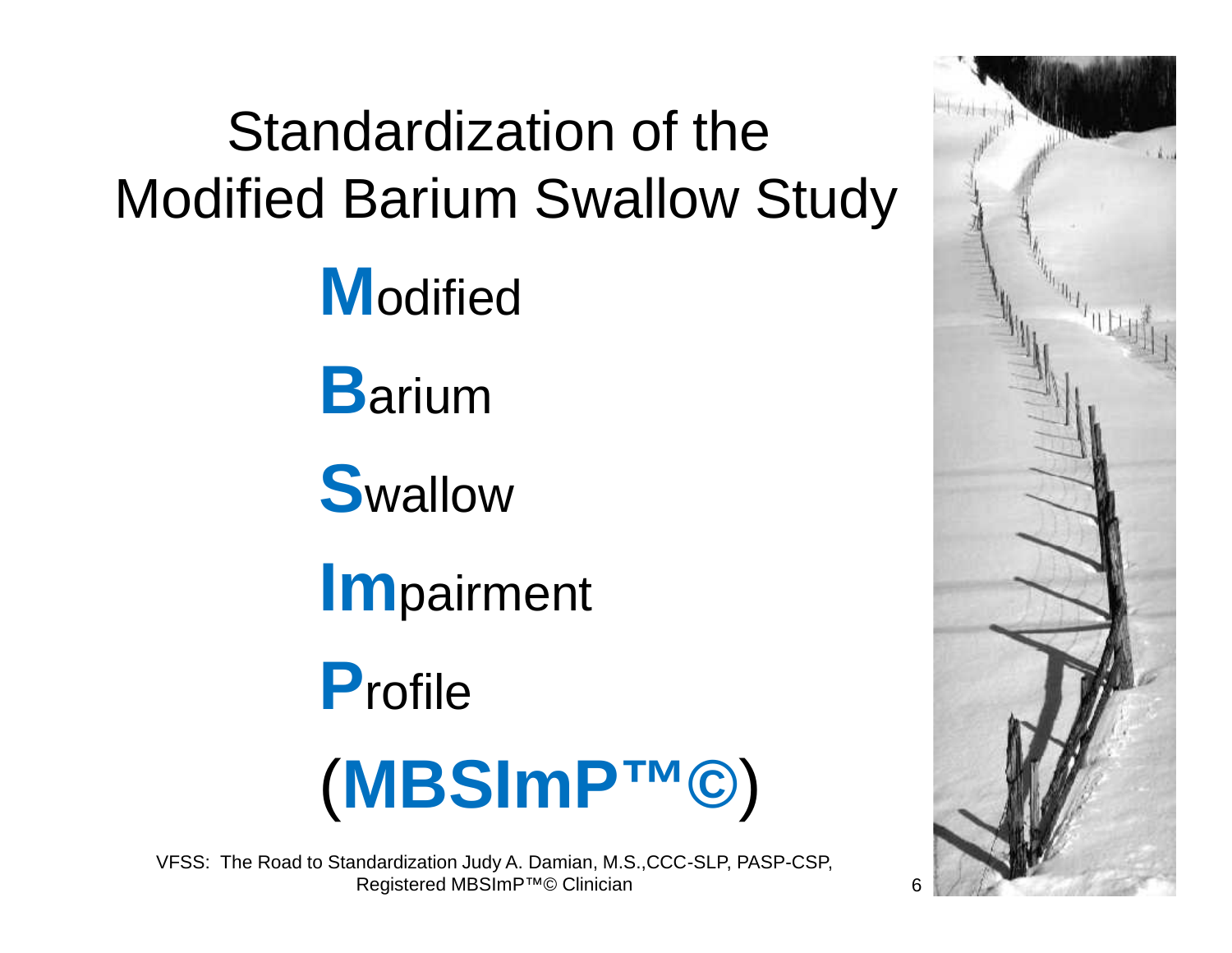# Purpose & Rationale for Standardizing the MBSS

- Evidence not opinion should guide clinical decision making
- The MBSImP is a research-based standardization of the MBSS
- The MBSImP provides the means for speech-language pathologists to interpret and communicate results of MBSS in a manner that is
	- *Evidence-based, consistent, specific, and accurate*



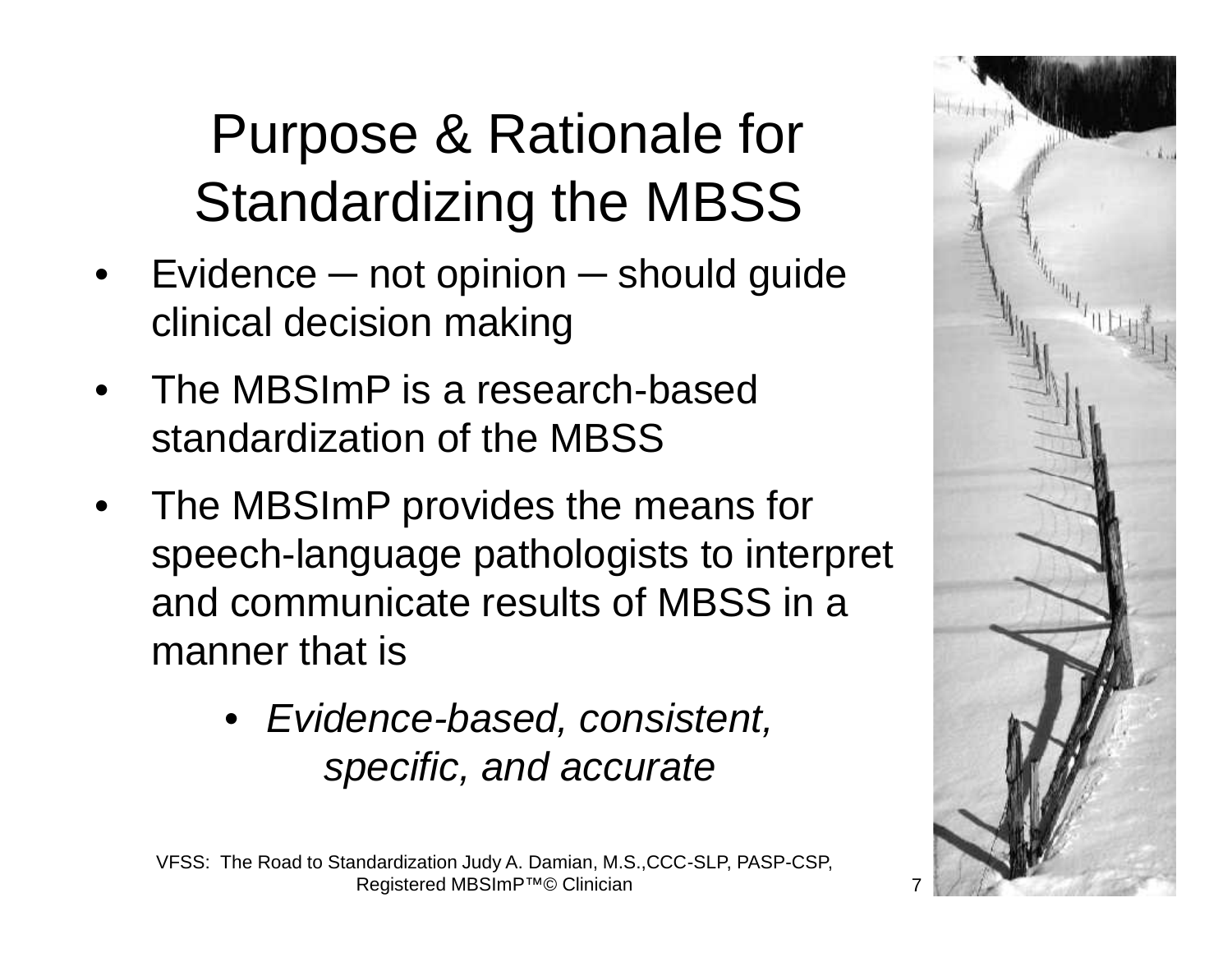## Critical Necessity of Standardization in Healthcare

A*gency for Healthcare Research and Quality* indicated in AHRQ Publication 01- 017 that a *lack of standardization*

- Impedes understanding of true functional results
- Produces ambiguous reporting of outcomes
- Hinders understanding of restorative, rehabilitative targets

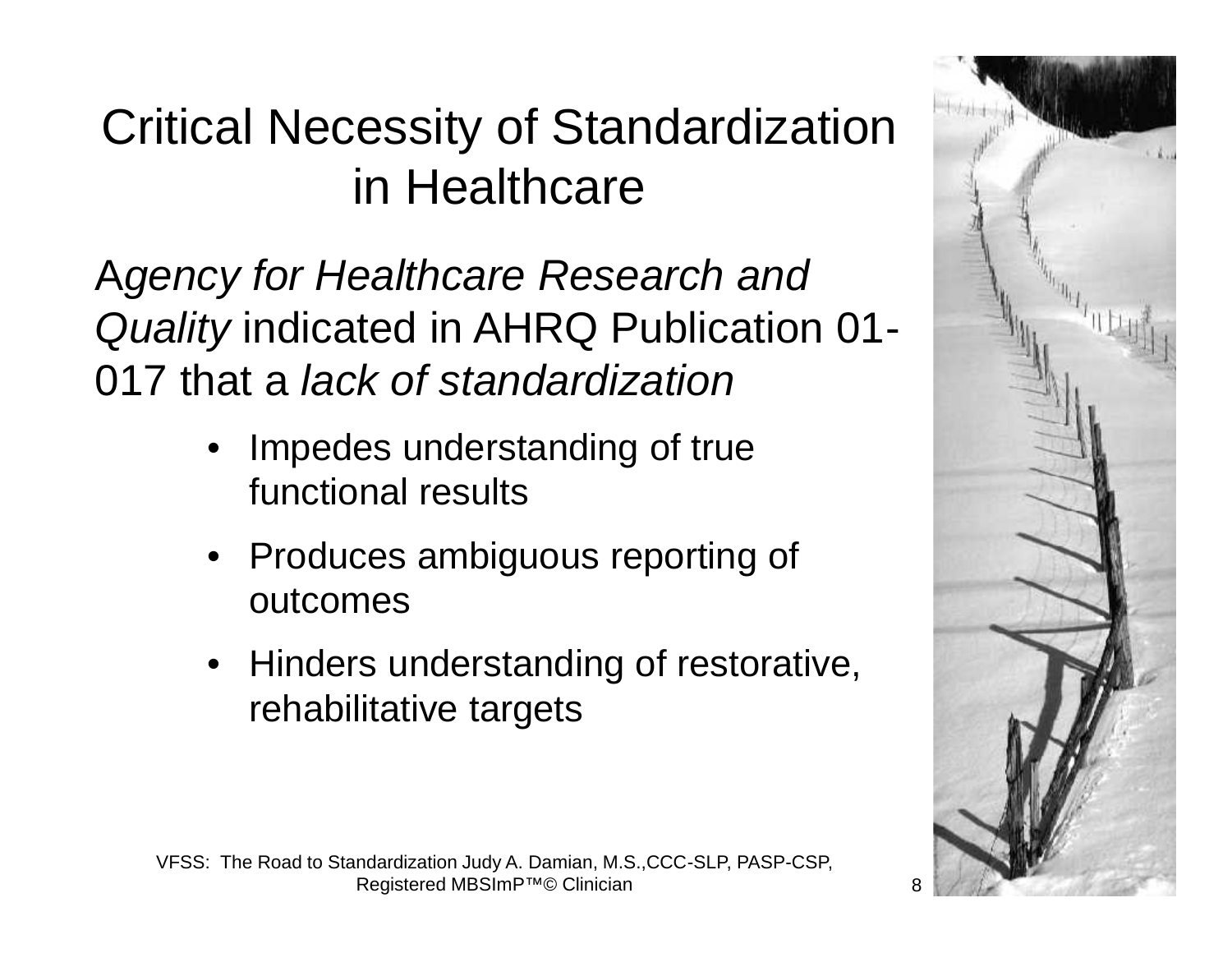- The AHRQ also defines what should be standardized
	- Instrument's contents and format
	- Data collection protocol's approach and method
	- Analyses, minimizing variation in scoring and interpretation
	- Reporting of results

#### \***The MBSImP satisfies these requirements\***



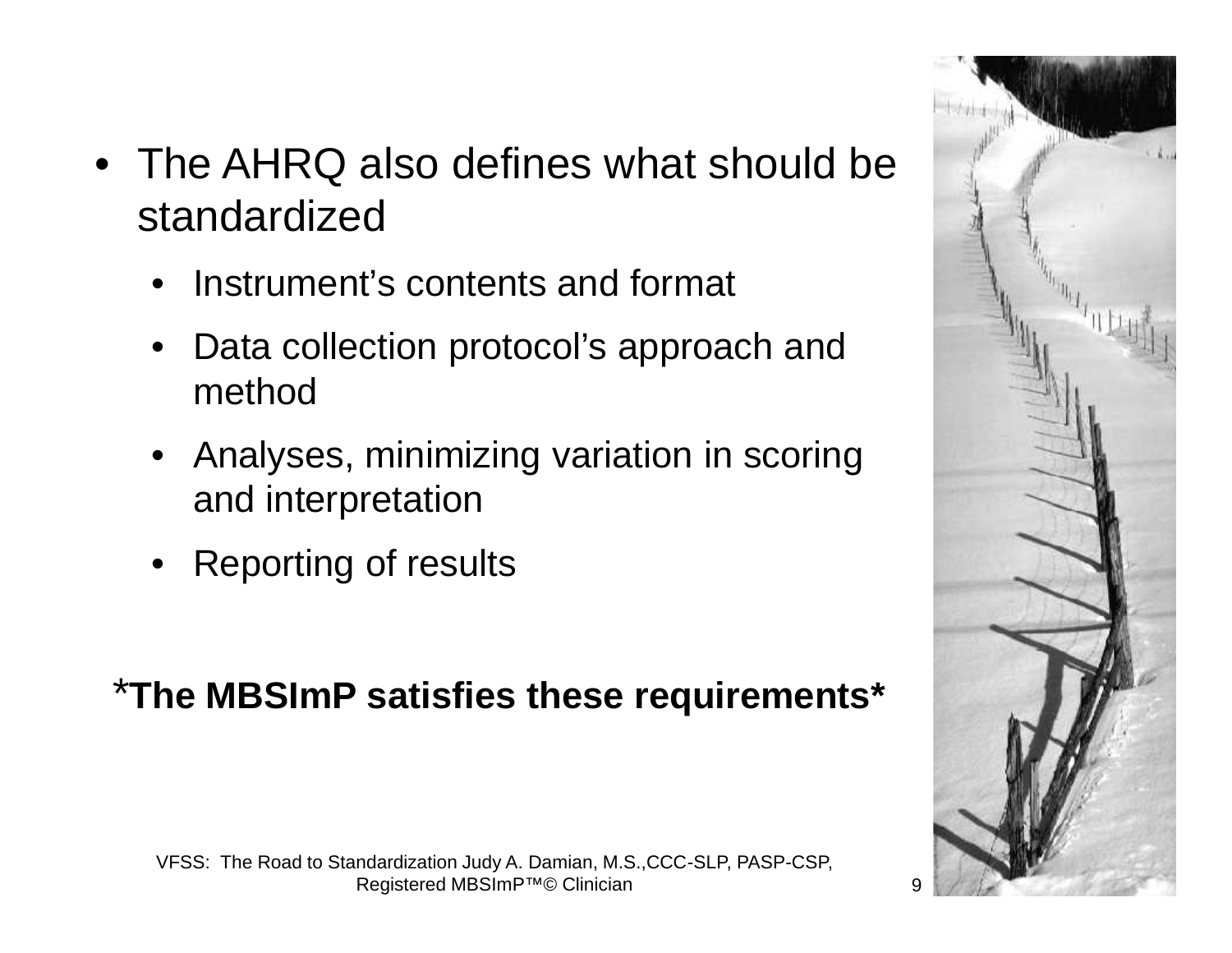## Development of the MBSImP

- Developed by Dr. Bonnie Martin-Harris
- Consensus validation from expert panel of 12 interdisciplinary dysphagia specialists
- Developed & validated during a 5-year NIHfunded study
- Used factor analysis to determine 17 distinct physiological components involved in the swallowing process
- Details of the study described in Martin-Harris, B., Brodsky, M.B., Michel, Y., Castell, D.O., Schleicher, M., Sandidge, J., Maxwell, R., & Blair, J. (2008). MBS measurement tool for swallow impairment – MBSImp: establishing a standard. *Dyphagia, 23*(4), 392-405.



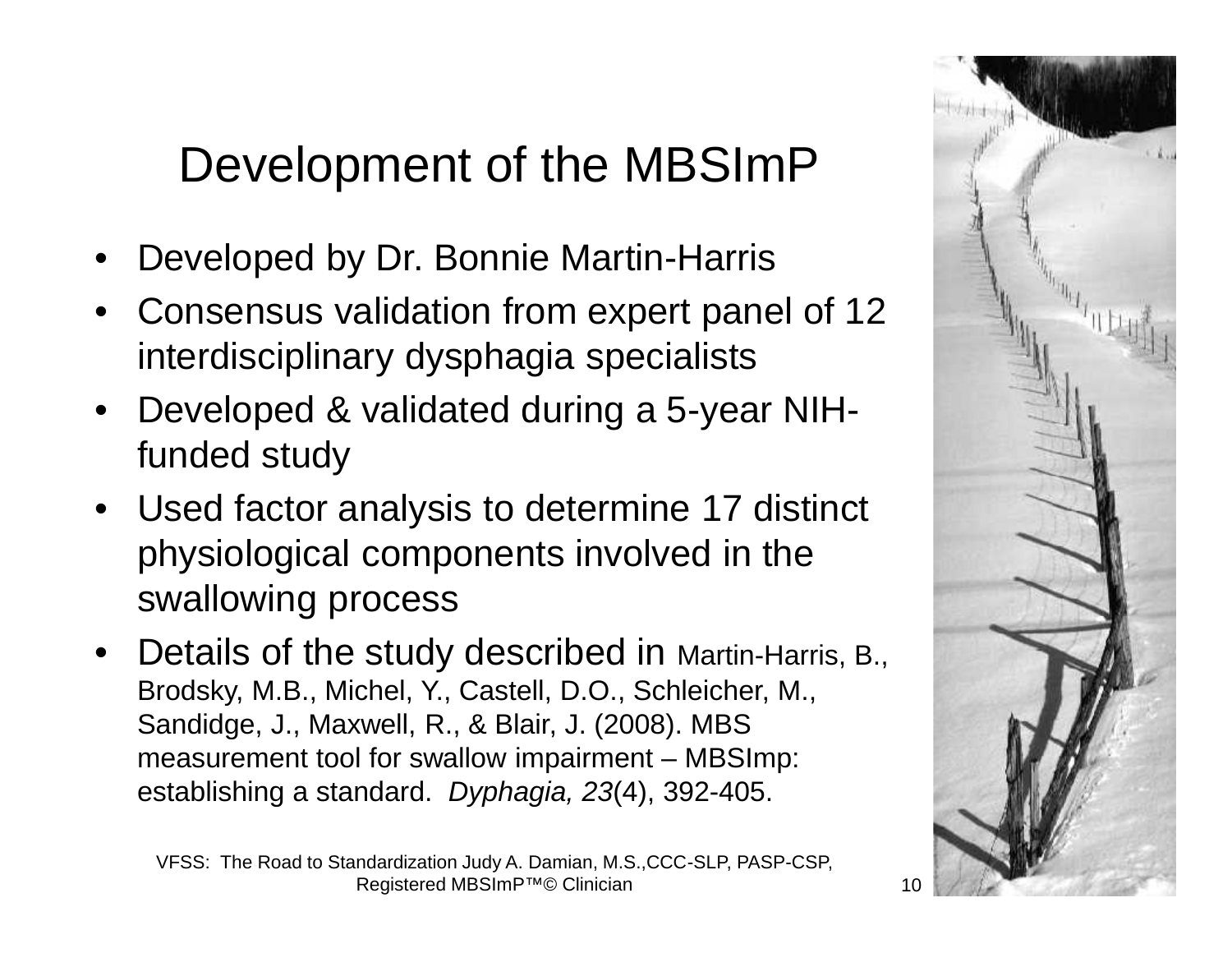# Overview of the MBSImP

- Uses a standardized approach for assessment of swallowing physiology
	- Reliability training
	- Assessment protocol
	- Scoring and interpretation
	- **Terminology**
	- **Reporting**
- Observation of impairment in 17 distinct components of physiology involved in the swallowing process are used to systematically identify target(s) for therapeutic intervention

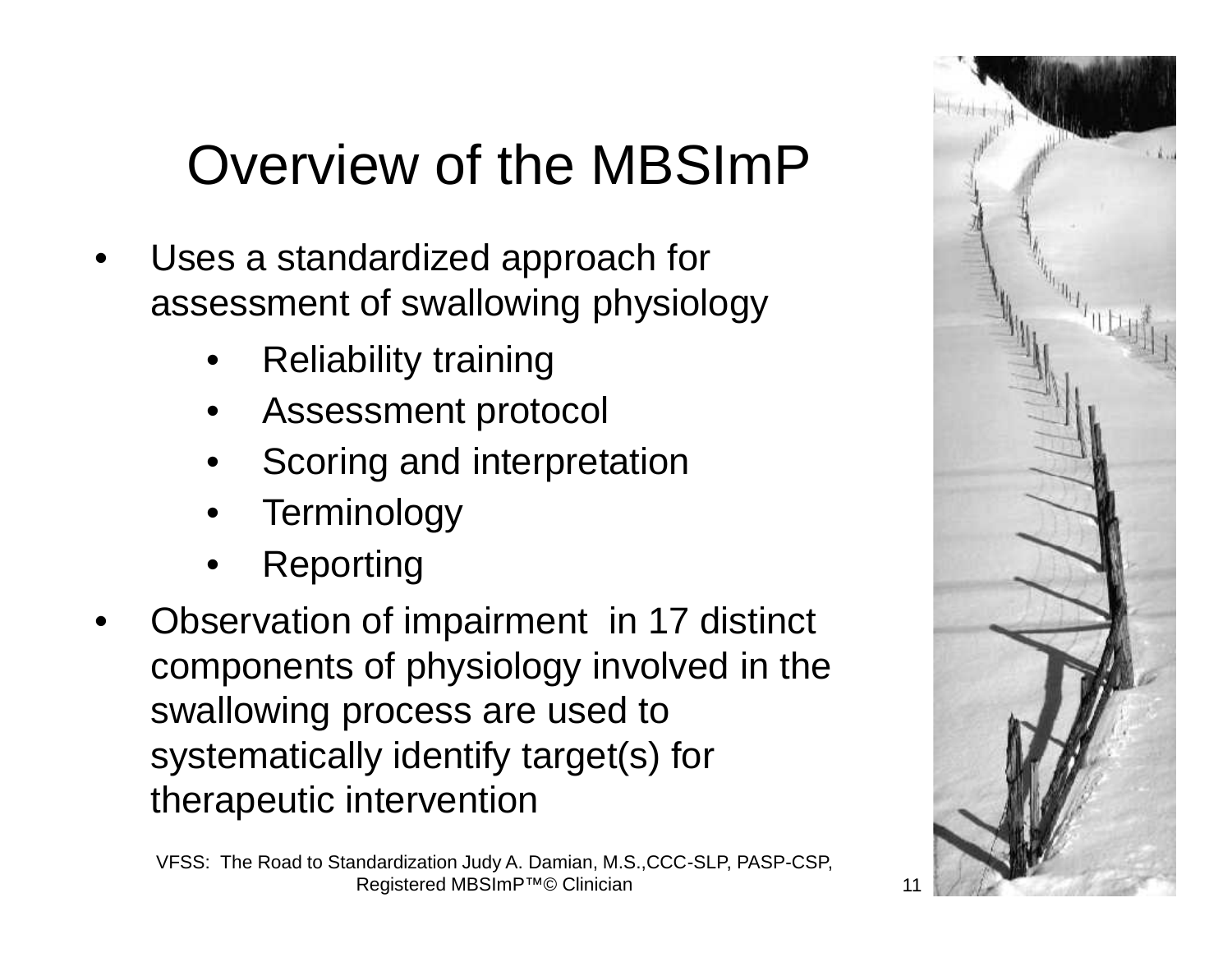# MBSImP Reliability Training

- Required online (web-based) training of 21 hours (2.1 CEUs): MBSImP™© Standardized Training and Reliability Testing
	- 1. Learning Zone 72 adult videofluorosocopy segments
	- 2. Training Zone single swallows/full study
	- 3. Reliability Zone minimum of 80% accuracy for each of the 17 components tested
	- 4. Patient Data & Reports access only to Registered MBSImp Clinicians

#### http://www.northernspeech.com/MBSImP/



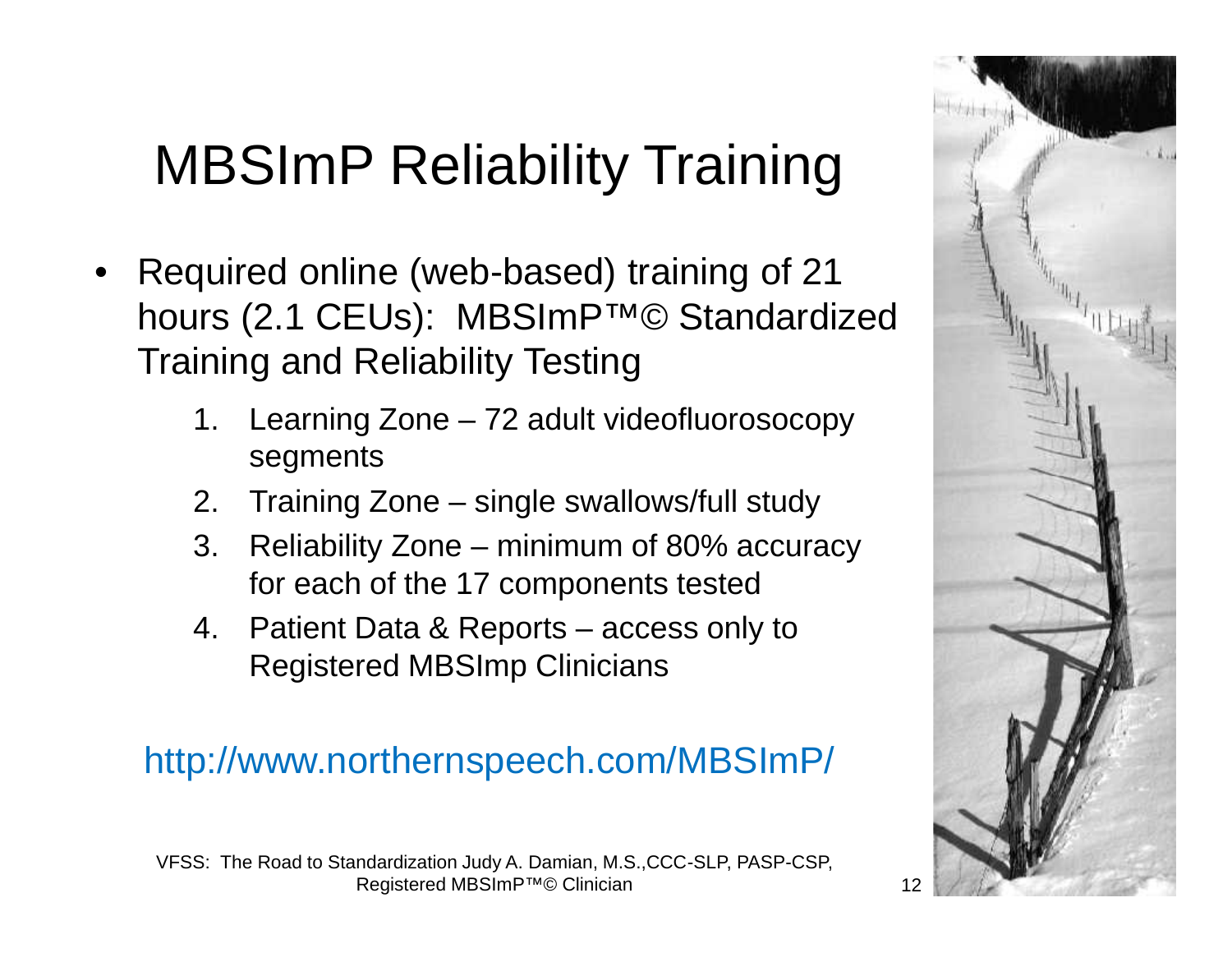#### MBSImP™© Standardized Protocol (Viscosity, Volume, Method of Administration)

#### **LATERAL VIEW A-P VIEW**

- 
- 
- 3. Thin Controlled cup drink
- 4. Thin Sequential cup drink
- 5. Nectar 5 ml via teaspoon
- 6. Nectar Controlled cup drink
- 7. Nectar Sequential cup drink
- 8. Honey 5 ml via teaspoon
- 9. Pudding 5 ml via teaspoon
- 10. Lorna Doone cookie ½ cookie with 3 ml pudding

- 1. Thin 5 ml via teaspoon 1. Nectar 5 ml via teaspoon
- 2. Thin 5 ml via teaspoon 2. Pudding 5 ml via teaspoon



\*Varibar®, a product line available in the United States, is made specifically for oropharyngeal swallow examinations. It comes in different consistencies, all containing the same concentration of barium (40% weight/volume). Indicated for adult use only.



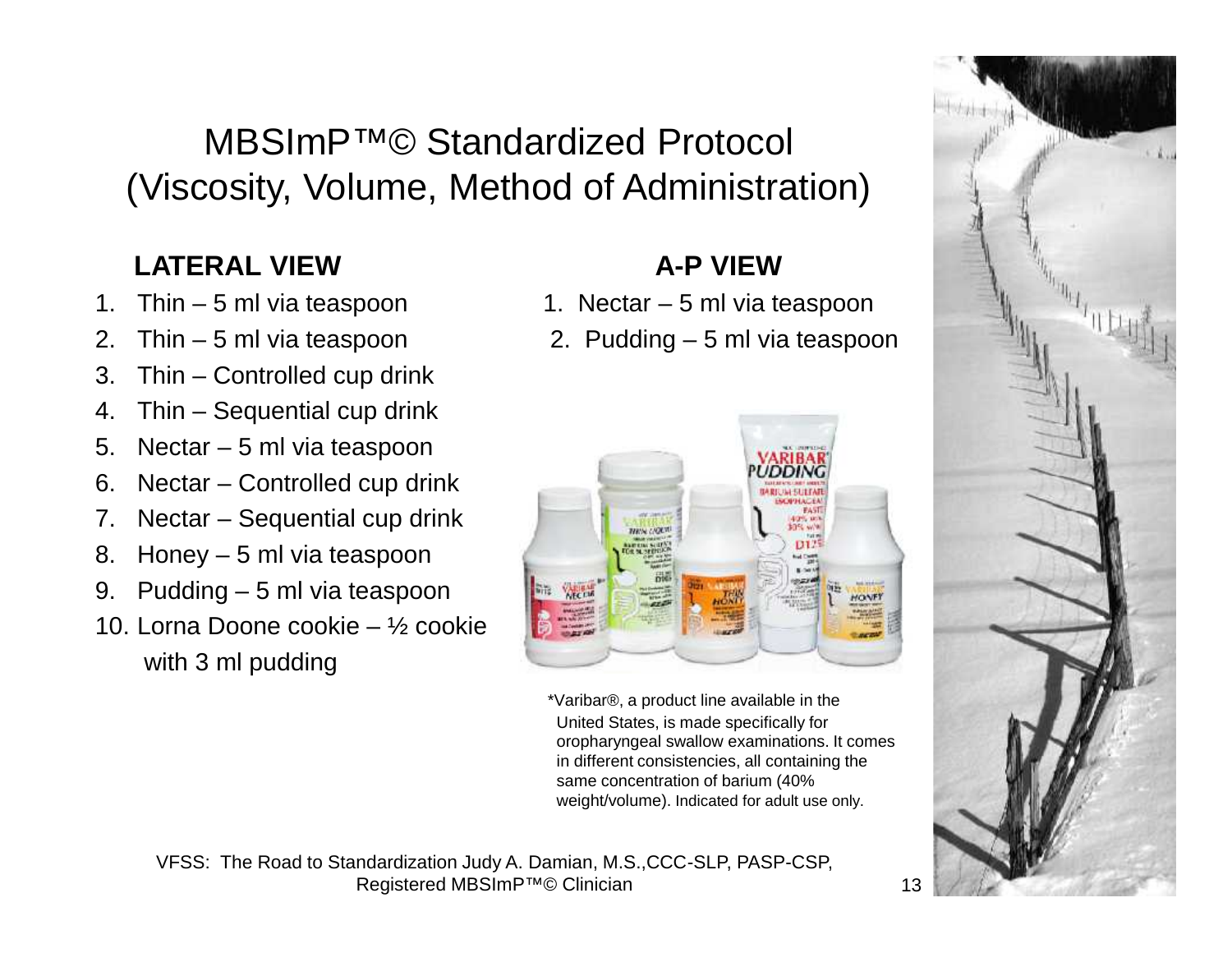# Performing VFSS with Radiology

- Lateral views include the lips anteriorly, nasal cavity superiorly, PE segment inferiorly, and cervical spine posteriorly.
- AP views include observation of bolus passage from mouth to LES during bolus transit. *Attempts to raise patient's chin to neutral position should be encouraged for complete viewing of pharynx.*
- Fluoroscope set at Pulse Rate 29.97/30 *pulses* per second or Continuous mode.
- Video capture also set to 29.97/30 *frames* per second.

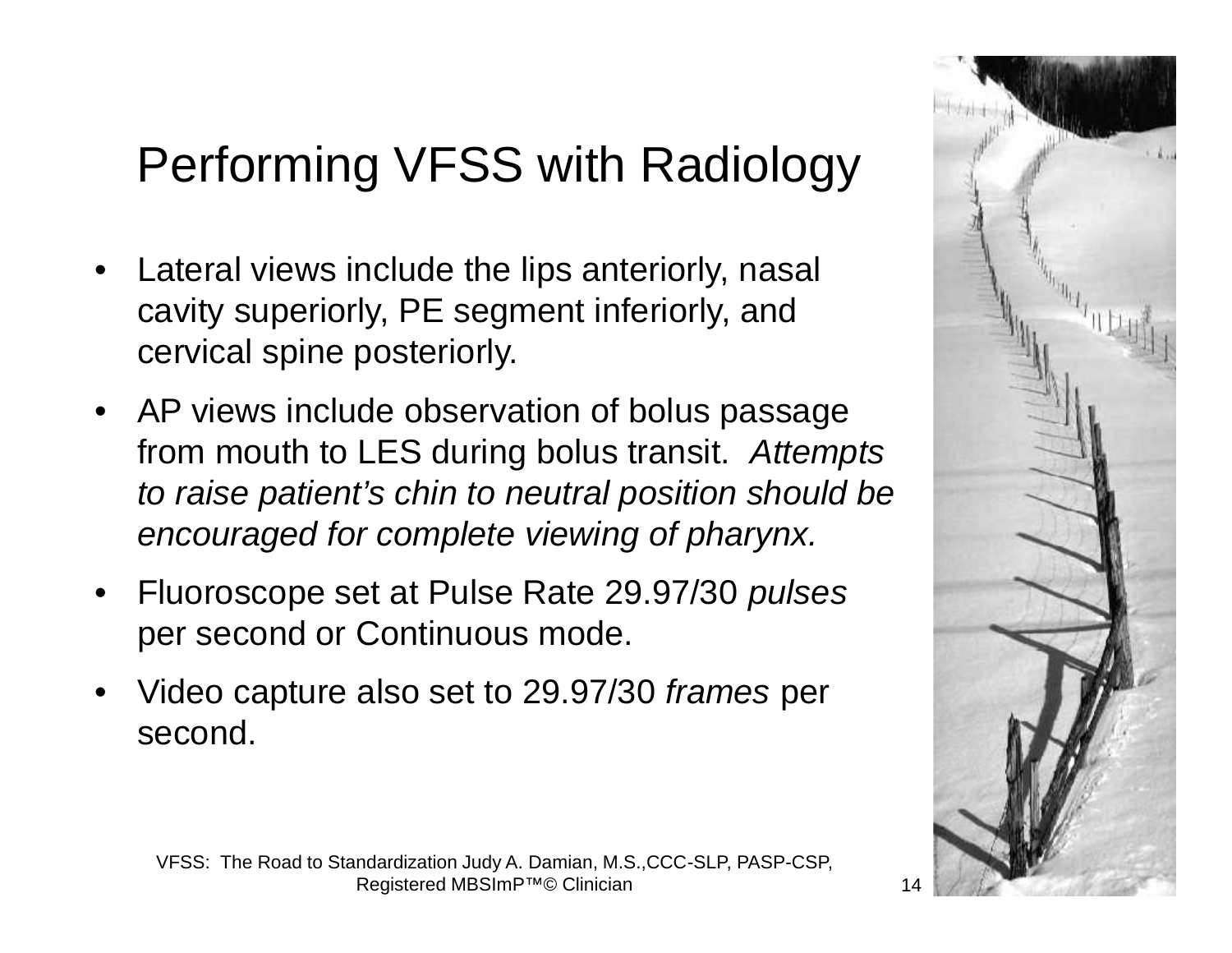# MBSImP Protocol and Length of Radiation Exposure Time

- No unnecessary radiation exposure to patients.
- Average radiation exposure was **2.9 minutes**, well within the range of exposure times most cited

Bonilha, H.S., Humphries, K., Blair, J., Hill, E., McGrattan, K., Carnes, B., Martin-Harris, B. Radiation exposure time during MBSS: Influence of swallowing impairment severity, medical diagnosis, clinician experience, and standardized protocol use. *Dysphagia.* March 2013, Volume 28(1), pp 77-85

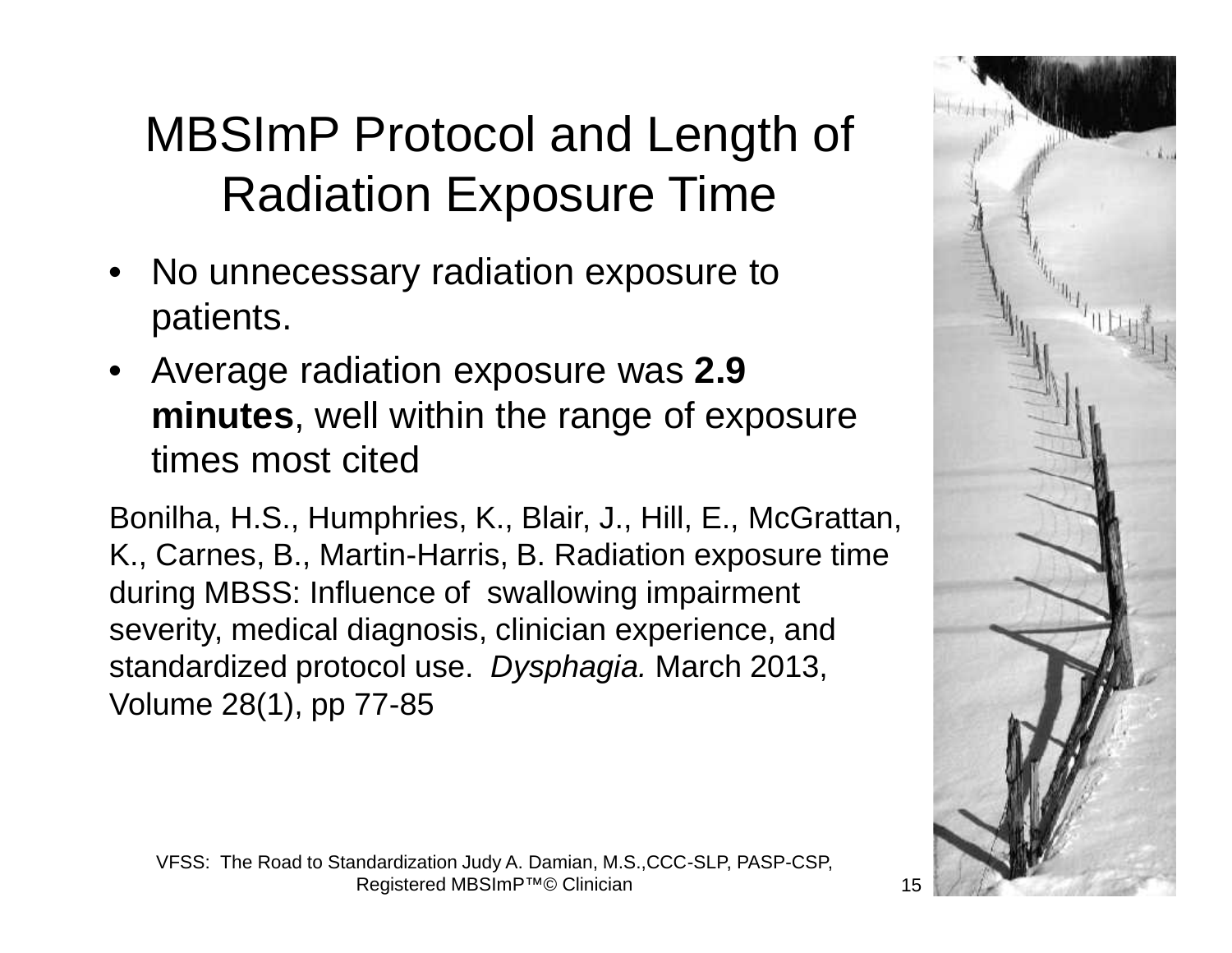#### MBSImP's 17 Components

- 
- 2. Bolus Hold Position 8. Laryngeal Elevation Clearance
- 
- 
- 
- 

#### **ORAL PHARYNGEAL ESOPHAGEAL Impairment Impairment Impairment**

- 1. Lip Closure 7. Soft Palate Elevation 17. Esophageal
	-
- 3. Bolus Preparation/ 9. Anterior Hyoid Movement
	- Mastication 10. Epiglottic Movement
- 4. Bolus Transport/ 11. Laryngeal Vestibular Closure
	- Lingual Motion 12. Pharyngeal Stripping Wave
- 5. Oral Residue 13. Pharyngeal Contraction
- 6. Initiation of 14. Pharyngoesophageal Pharyngeal Segment Opening
	- Swallow 15. Tongue Base Retraction
		- 16. Pharyngeal Residue

Registered MBSImP™© Clinician 16

**Ora**l

Esoph

**Pharyngeal** 

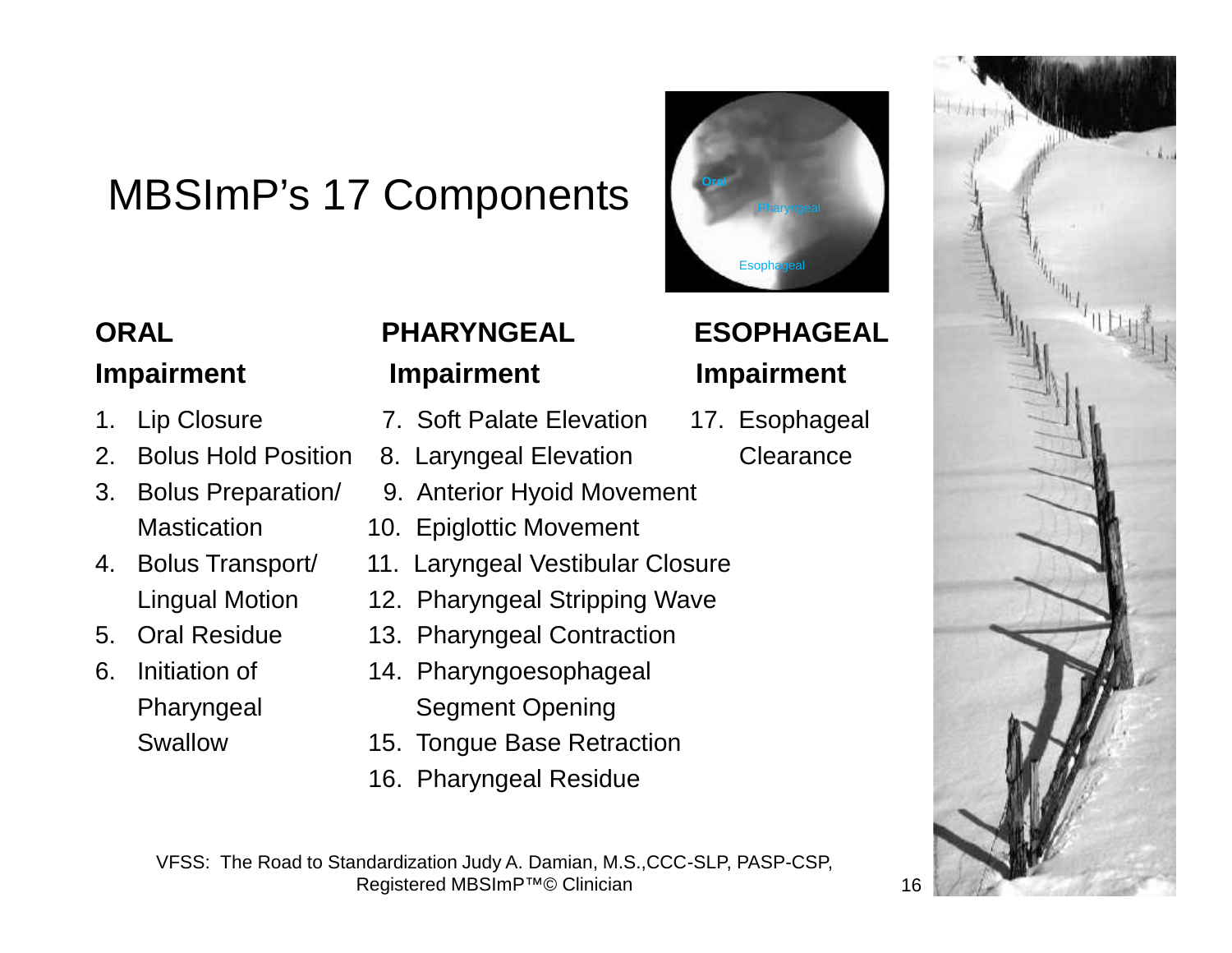## MBSImP's Components, Scores, Score Definitions

- Components are scored on a 3-5 Likert scale based upon inter-rater reliability
- Score based on component-specific physiology, not the functionality that is often based on compensation
- No severity indicators associated with impairment scores

| The MODIFIED BARIUM SWALLOW IMPAIRMENT PROFILE: MBSImP <sup>196</sup> @<br>Components, Scores, and Sacre Definitions                                                                                                                                                                                                                                                                                                                                                                                                                                                                                                                                                                                                                                                                                                                                                                                                                                                                                                                                       |                                                                                                                                                                                                                                                                                                                                                                                                                                                                                                                                                                                                                                                                                                                                                                                                                                                                                                                                                                                                                                                                                                                     |
|------------------------------------------------------------------------------------------------------------------------------------------------------------------------------------------------------------------------------------------------------------------------------------------------------------------------------------------------------------------------------------------------------------------------------------------------------------------------------------------------------------------------------------------------------------------------------------------------------------------------------------------------------------------------------------------------------------------------------------------------------------------------------------------------------------------------------------------------------------------------------------------------------------------------------------------------------------------------------------------------------------------------------------------------------------|---------------------------------------------------------------------------------------------------------------------------------------------------------------------------------------------------------------------------------------------------------------------------------------------------------------------------------------------------------------------------------------------------------------------------------------------------------------------------------------------------------------------------------------------------------------------------------------------------------------------------------------------------------------------------------------------------------------------------------------------------------------------------------------------------------------------------------------------------------------------------------------------------------------------------------------------------------------------------------------------------------------------------------------------------------------------------------------------------------------------|
| OR AL Impairment<br>сотратить - провлем<br>0 - Nu tablal vacapia<br>L- interfeit is capa; ni progression si letterior fa-<br>2 - Estado fran Enertable aguas et laparal la tetura, se selembon<br>boyced your for burder.<br>3 = 1.500pc propressing to mit dim-<br>4 = Lidged Scylvid and thin<br>Complete 2 - Fingue Corpol Auro Boastrook<br>The distribution means introduce to carrier at the published links.<br>1. Perge in weal listed averything of cours (SOM)<br>E. Presencies are of less can had diffuse.<br>Tu Poserio escape of greats that bill allahot<br>Conceivora: 3-Bolais Fan yn a i'r Afrikain Main<br>0 - Timely and efficient chewing and mashing.<br>1 - Row protected creating/ruscing with triauless restablished<br>2 = Deatjanized chewago article with said pieces at below<br>millened.<br>have the distinct in distinct rile grade of a second wide with with<br>Concerned 4-Bolos Transport Linuxi Video<br>D. T-Grild Lay J. M. N. 2001<br><b>L-Celepart initiated of Kneps multiply</b><br>reduction and business in   | Campanonth Drattlebake<br>1 . Dirige cloth Schurce<br>annual single wind subscription of a<br>2 × HE Sidrac, Golde Sight City for Shank (Europe)<br>4 - Machine 13 Travels Writerway<br>4. We can't in mode when y<br><b>hockline</b><br>4.2. Floor of moves (SOM)<br><b>E. Ralake</b><br>$\mathbb{Z} = \mathbb{R}$ chouvi<br>Dim Lakeratious (1)<br>Companier, 6-millions of Processued Dealers<br>industrial to be a many to discrimination and the hydrogeneous<br>1 was at head in vick outset<br>La multiplest for Soldman to boperate in original as a state car of Care S.<br>2 = 2010 field may make<br>4 = No visible resulter 31 day related                                                                                                                                                                                                                                                                                                                                                                                                                                                              |
| 3 ~ Republication and or quantulars<br>A + Marrietti no engui motori<br>PHARYNGEAL Impairment<br>Concionent / Ltdf (wast Lichtege<br>1 = No. 600cc 9 Starbon 2006 played (1995: Norwickel with UNA).<br>1 = Trade collusional character with limited 195 start PW.<br>X – Peter a antigrama<br>X – Peter a antigrama<br>La França la acessitació la materiale de<br>Consolidad Industrial Shokes<br>3 - Complete espector movement or thyred certifies with<br>company appropriation of rayastocks to establish parties.<br>1 * Peta sepator movement of throad cardiagegratia<br>sponsor sound of seypercolds to vest-the particles<br>1 - Mintmall appetite interactions of depend startings and minimize<br>зависимост от стол и судательной<br>1 . No begin to the word of the bod contage.<br>Corespricts # Arrichiv Hyeld Luturean<br>L . Concello prieter movement<br>E. L. MINER: AGENCY OF THROWING<br>2 . No precision recyclinical<br>CONSORIE 12 LEBROCK MOSCIETY.<br>Li = GD#cA12 Vw213/81<br><b>Ex Plane Investme</b><br>F., für Elektrikkel | Eleganese 13 - Flamesco A Counseiou 64 P. WEW DW K.<br>Bu Conquirie<br>L - spresira (Presby Barticulier<br>3 - Universit Bulghay<br>2 - Thianal Traight,<br>Corporat 14-Phanageas Sugari Instant Opeting<br>* Considers claimation and complete consider; no accountion of flow<br>2 . PEriod distribution states in a single state of the Section of the<br>2 . Weimal Editorial www.miss.comer.mission.com 31-8w<br>2 . No distortion was seen observates in team<br>Edwardwork 15 - Forduct Sabb 11 of Friendscale<br>(is be channel brown). Think province programs and (FW)<br>1 = 11986 COLImin Dr COnsiebb Or Dr Dictive 61, 112 Circl 1 W<br>2 - harby churn of consider in peaces 10 and PW<br>I = WHIL COUNTY OF DOWNER OF CATOCHAECH TIJ GHET W<br>A = Newsitte posterior minion (#11)<br>Complaint 10-Element McGdut<br>ti u Caroline presidenti devano.<br>Eu <mark>Trare sesit</mark> o e sitili coreo planyoget a success.<br>If a l'administrative internet en des phispagent southernes.<br>Fuldalysing of carriers with a solicity of the state of<br>it must be the property of the children car |
| Companies the appeal despute Course texplo System<br>Tu Etaquele, reussitosi estis aryogea vestiuit<br>the Entertainment is the the control and the control of medicine<br>2 - Picerac; while culturers all incentrated in beyong each versitiese.<br>Comparing 12-Playmand Telegra Way<br>0 - Panae: - Junidate<br>$1 -$ Power as $\sim$ denoted the state<br>Z = Abbater                                                                                                                                                                                                                                                                                                                                                                                                                                                                                                                                                                                                                                                                                 | <b>CONTRACTOR</b><br>A - Magne Bake<br># - Whitehal<br>C - Placement and<br>11 Hartyper American<br>1-Sha 11mml<br>ESOPHAGEAL Impairment<br>Diterpower: 1* Loophagour Debrings Nanghi Position<br>til. Che pele dessa sie, emptagent coal eg<br>L. Sulphagea menint<br>2 - Esquingne intrene auf introp ste faw fetts playinger<br>Philadelphil Marynes (PER)<br>8. Est pluged and too sale in injury the Triagh PES<br>A 2 Million of a set entity oughed described.                                                                                                                                                                                                                                                                                                                                                                                                                                                                                                                                                                                                                                               |

VFSS: The Road to Standardization Judy A. Damian, M.S.,CCC-SLP, PASP-CSP, Registered MBSImP™© Clinician 17



MARINE CRAWFORDS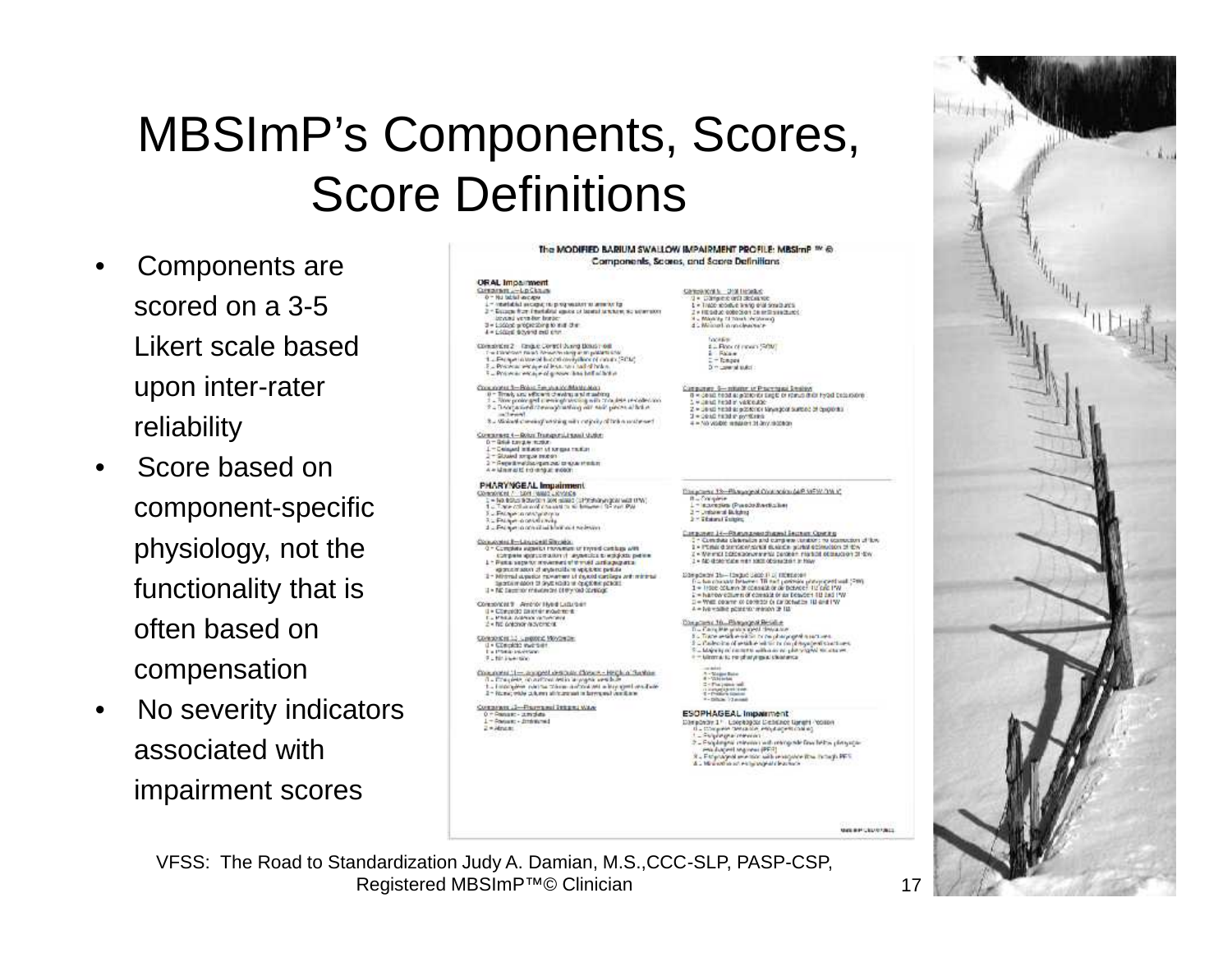#### MBSImP's Components, Scores, Score Definitions (Cont.)



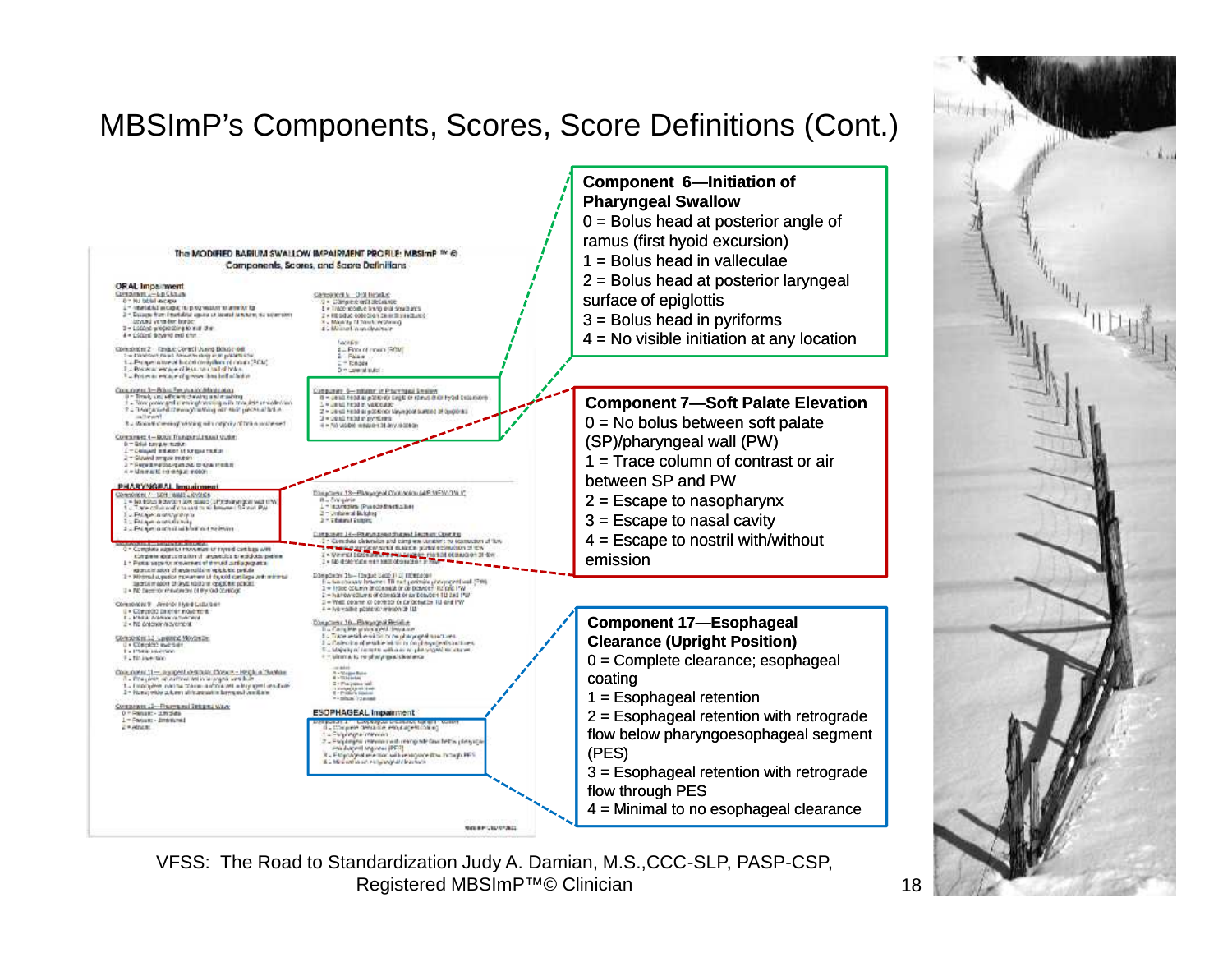## Overall Impression (OI) Score

- The OI score **represents the "worst" (i.e. most impaired) score observed across all consistencies and volumes.**
- The 1<sup>st</sup> 5ml tsp. administration of thin liquid (trial  $\#1$ ) should not be considered when formulating the OI score.
- The OI score is based on the **initial** swallow of each trial.
- For sequential swallow tasks, each swallow is to be considered in formulating the OI score.
- If a consistency cannot be given due to safety concerns, the related component(s) are automatically assigned the worst (highest) score.

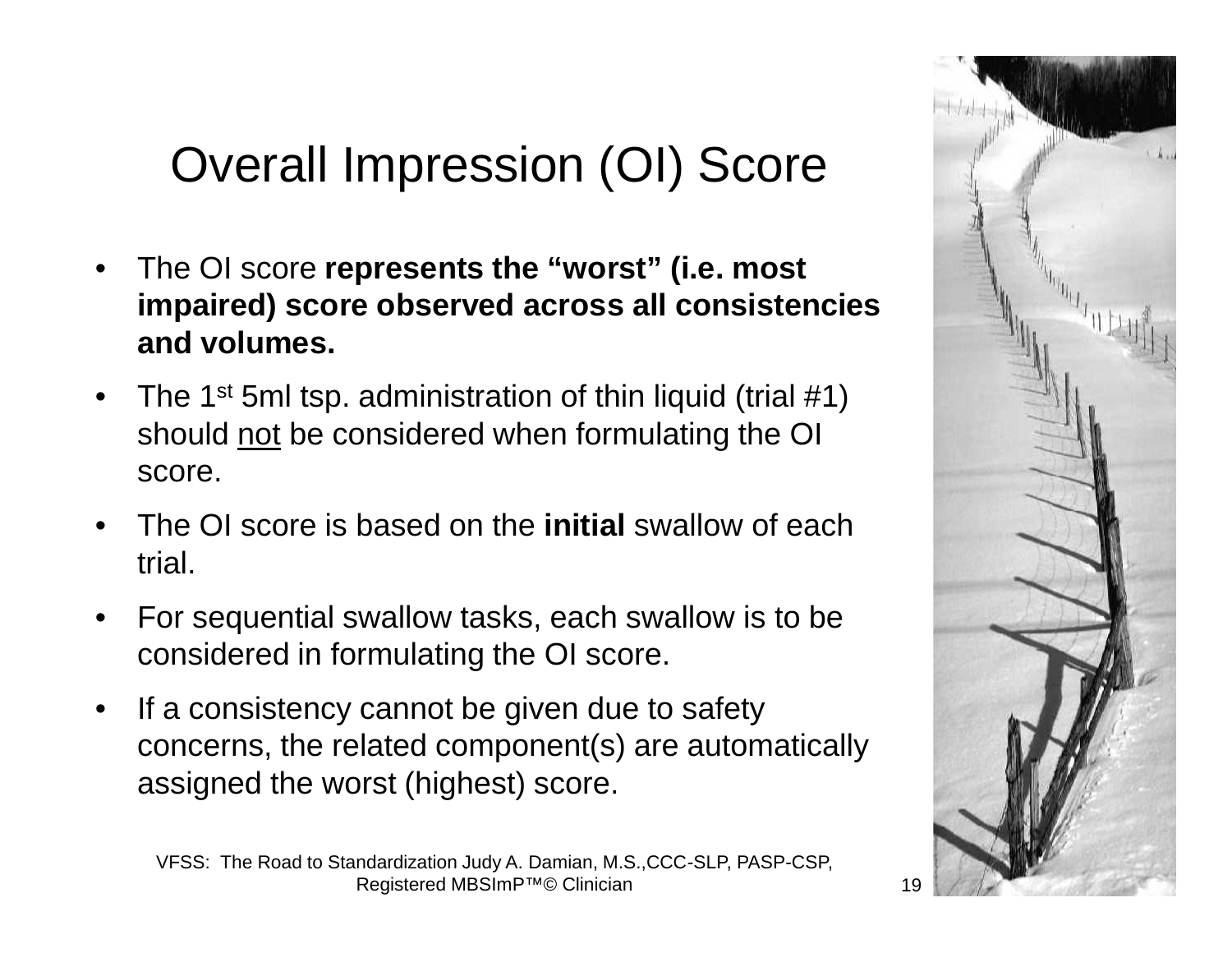#### Normal Swallow Structures





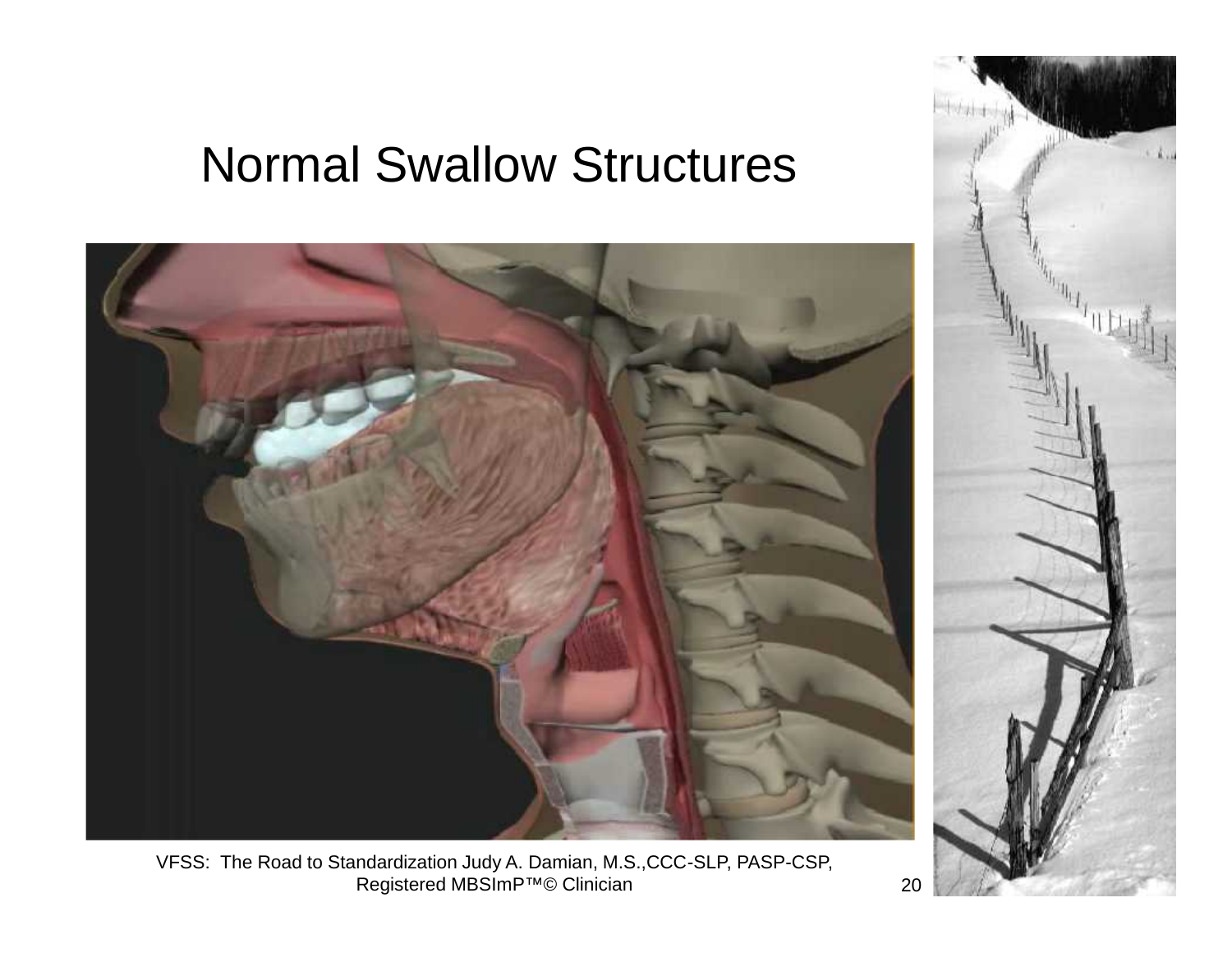#### Normal Swallow Structures



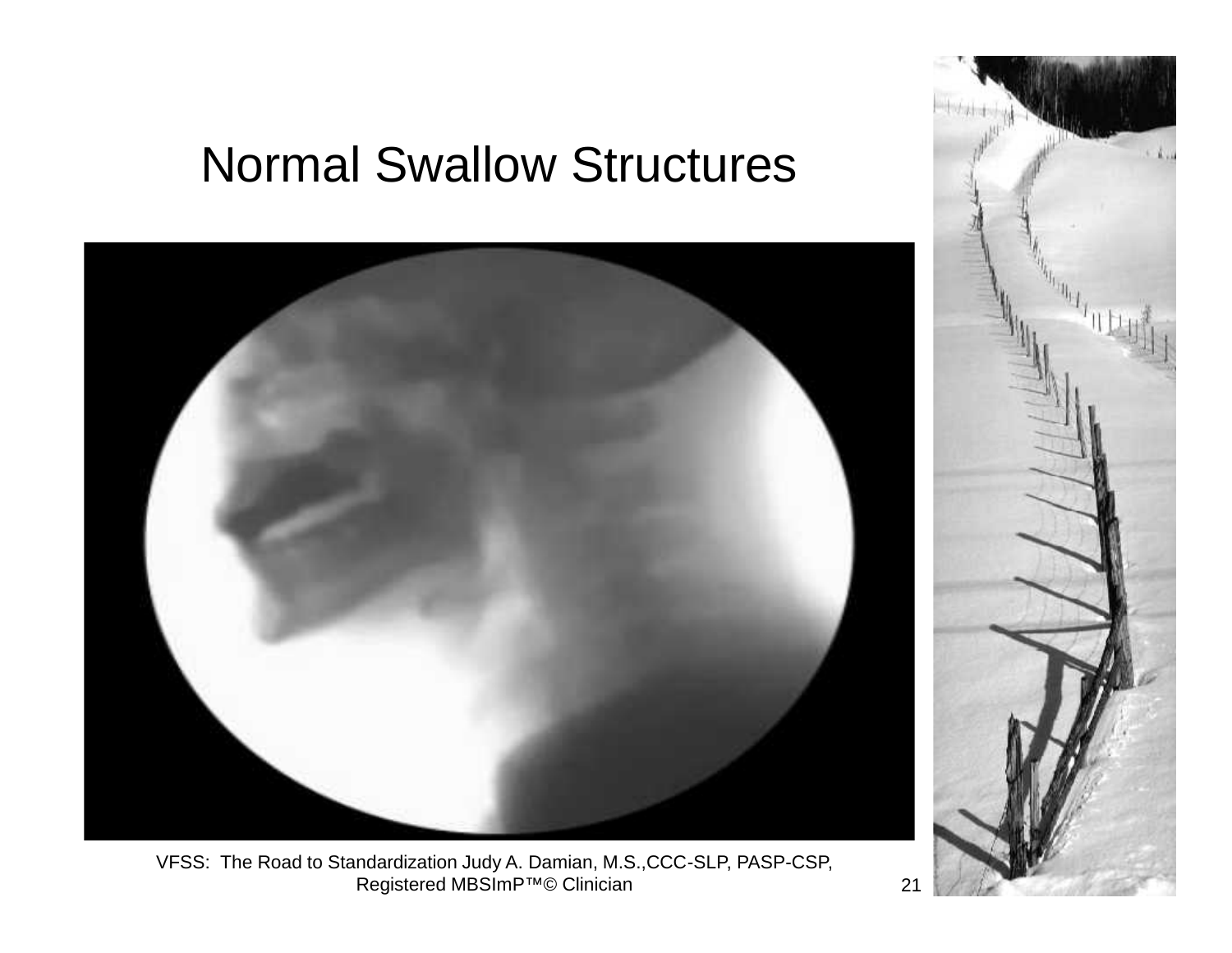#### Sample Full Study



**Statistics**  $\mathbf{u}_{\mathbf{q}^{\text{right}}} = \mathbf{u}_{\mathbf{q}^{\text{right}}} = \mathbf{u}_{\mathbf{q}^{\text{right}}} = \mathbf{u}_{\mathbf{q}^{\text{right}}},$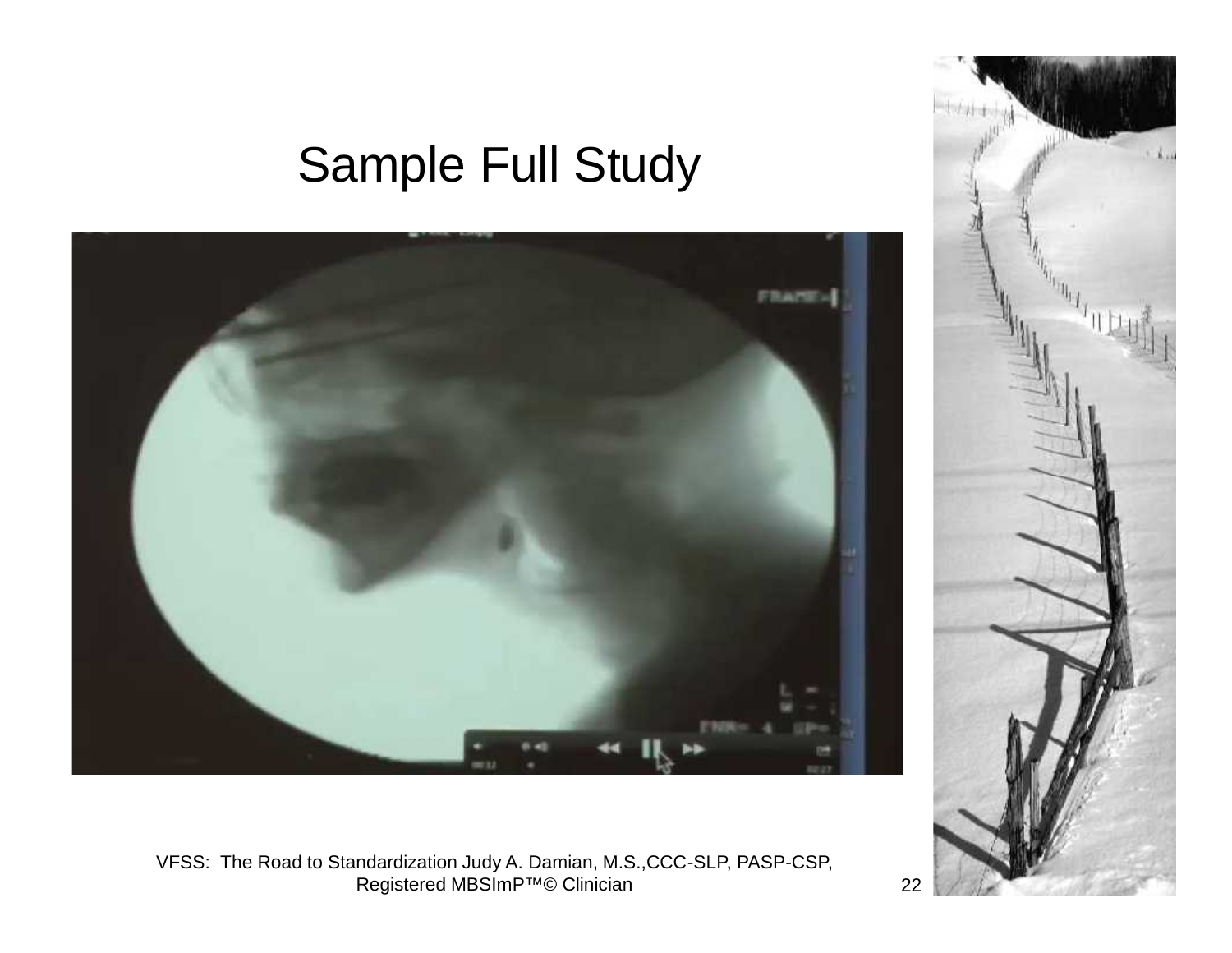## Scoring – Components 1, 2, 4



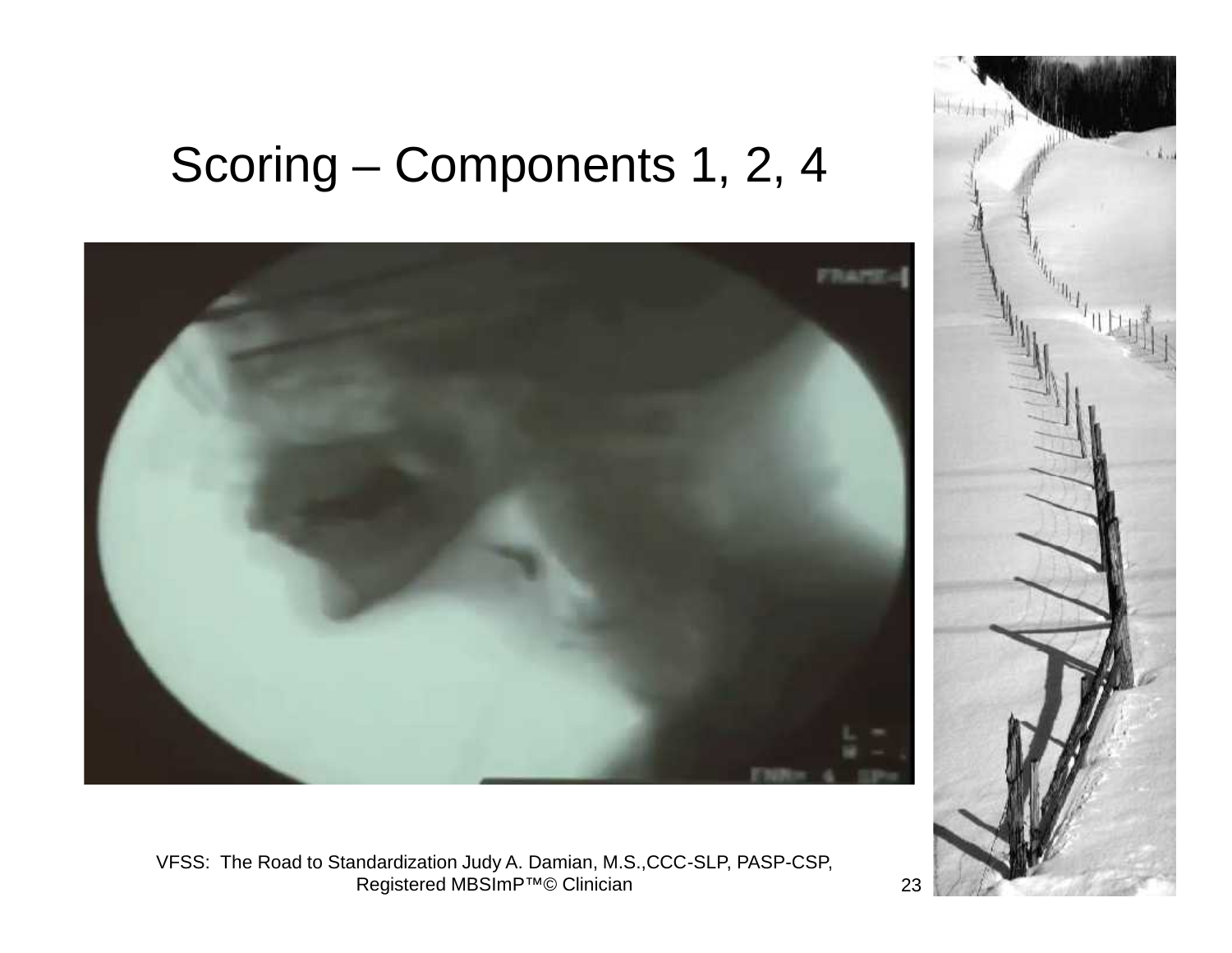#### Scoring – Components 4, 6, 7, 8, 11



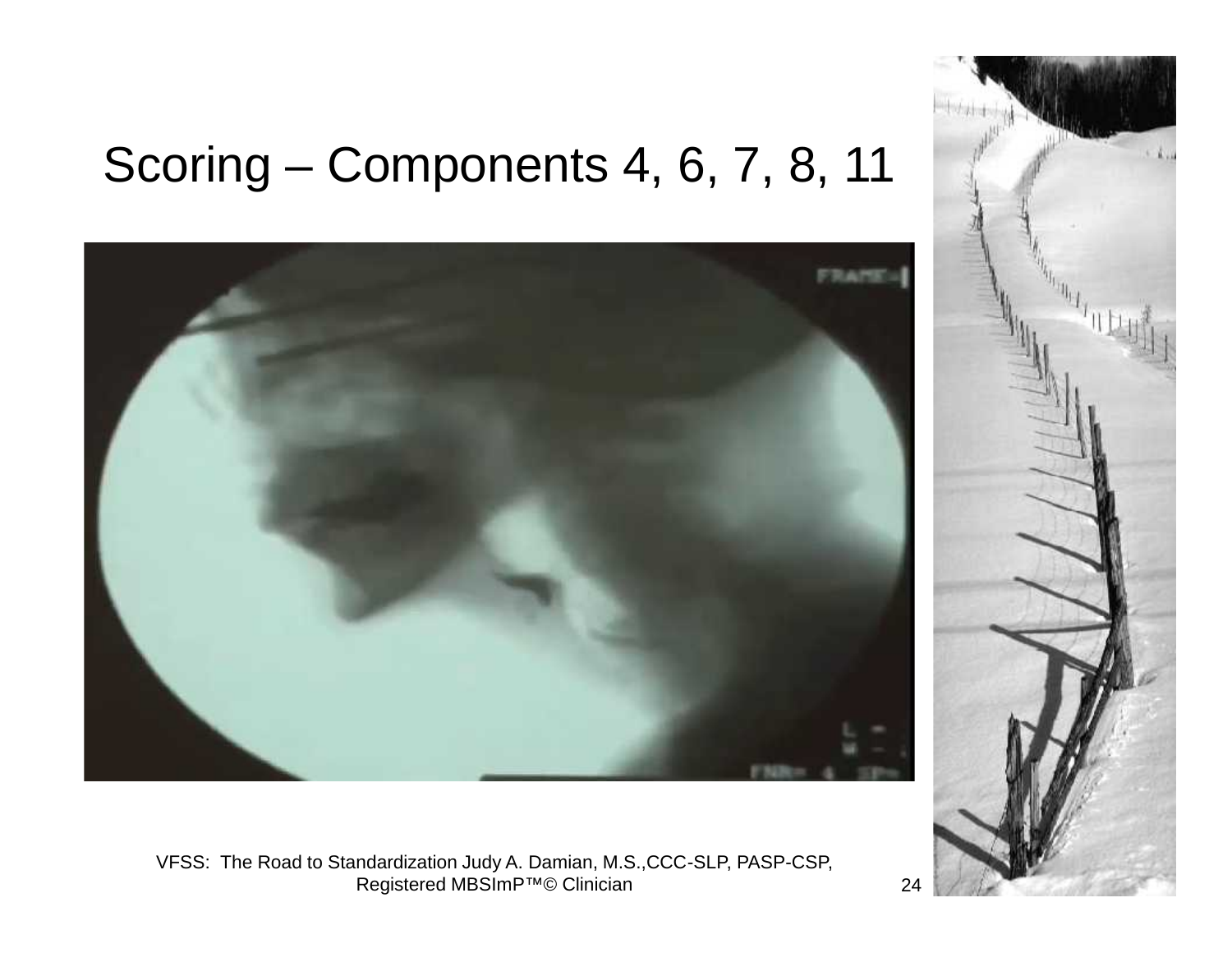#### Scoring - Components 9, 10, 12, 14, 15, 16



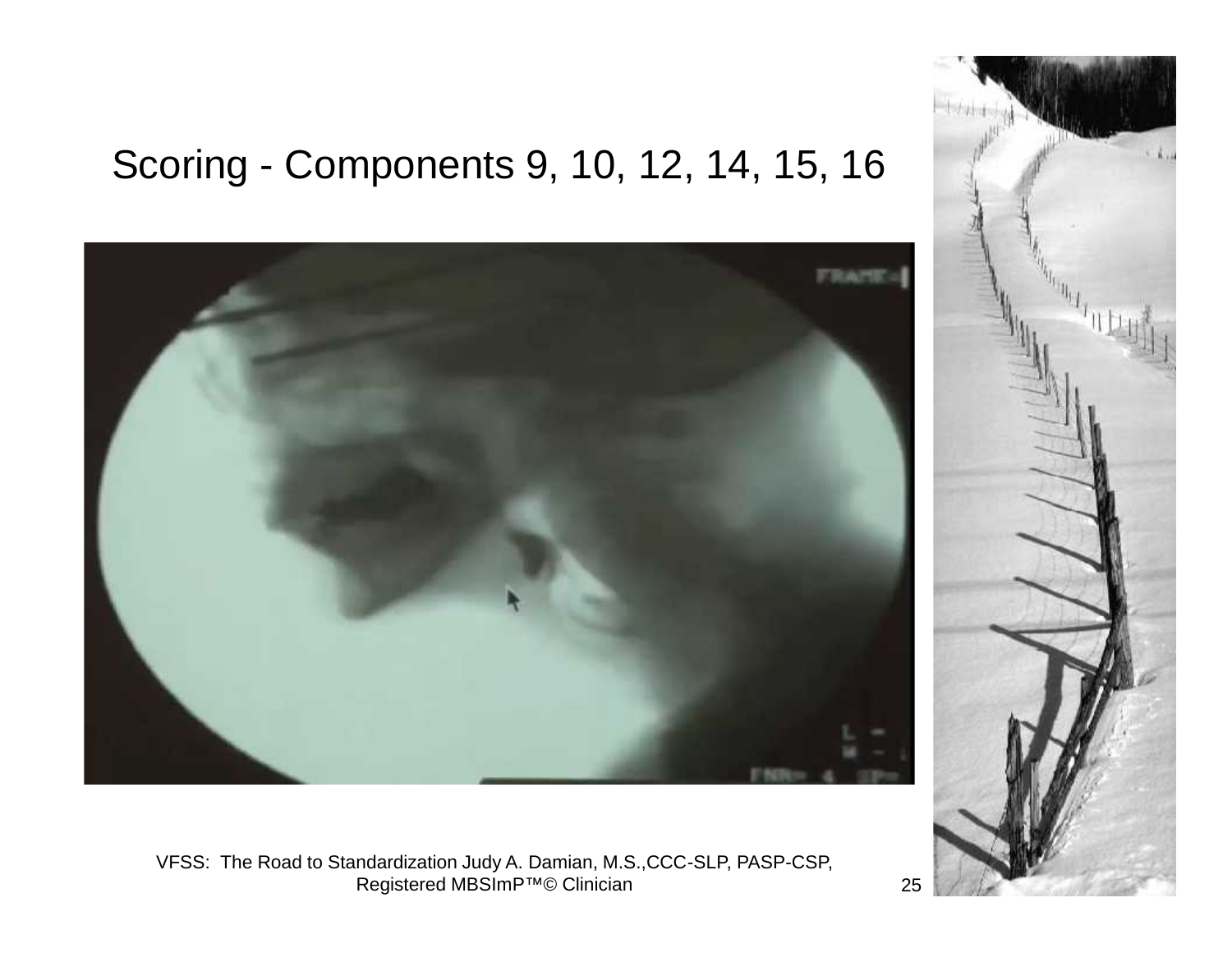### Scoring – Components 3, 13, 17



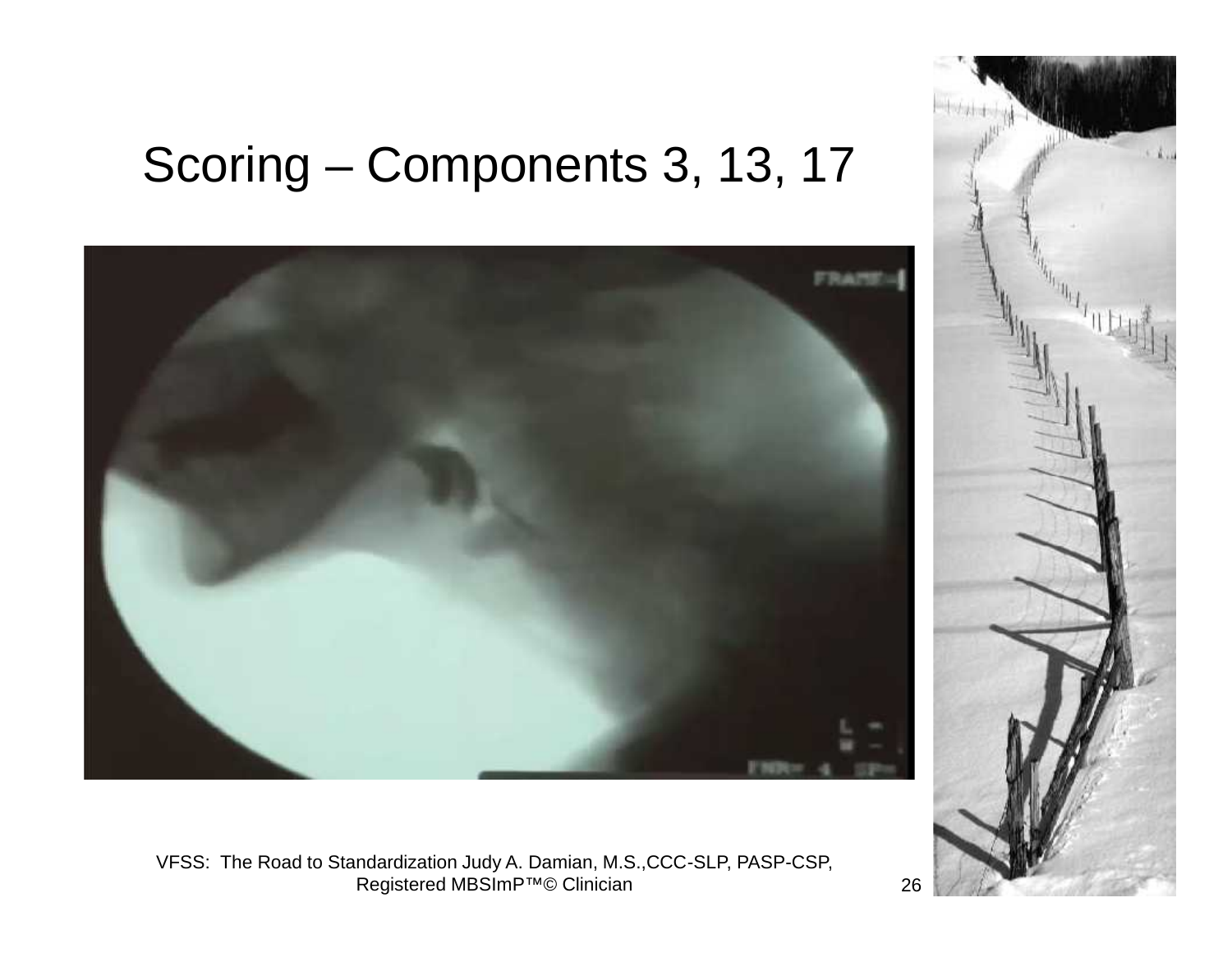#### Patient Data & Reports

- Access to a collection of web-based tools that can be used daily to store and manage individual patient MBSImP assessment and treatment data in a secure HIPAA-compliant database to automatically generate standardized editable MBSImP study reports that can be imported into most electronic medical records
- Compare MBSImp study and treatment results over time
- Generate data for performance Improvement studies
- Track patient progress and outcomes in terms of presentation and recovery patterns across like diagnostic categories
- Demonstrate evidence for targeted treatment



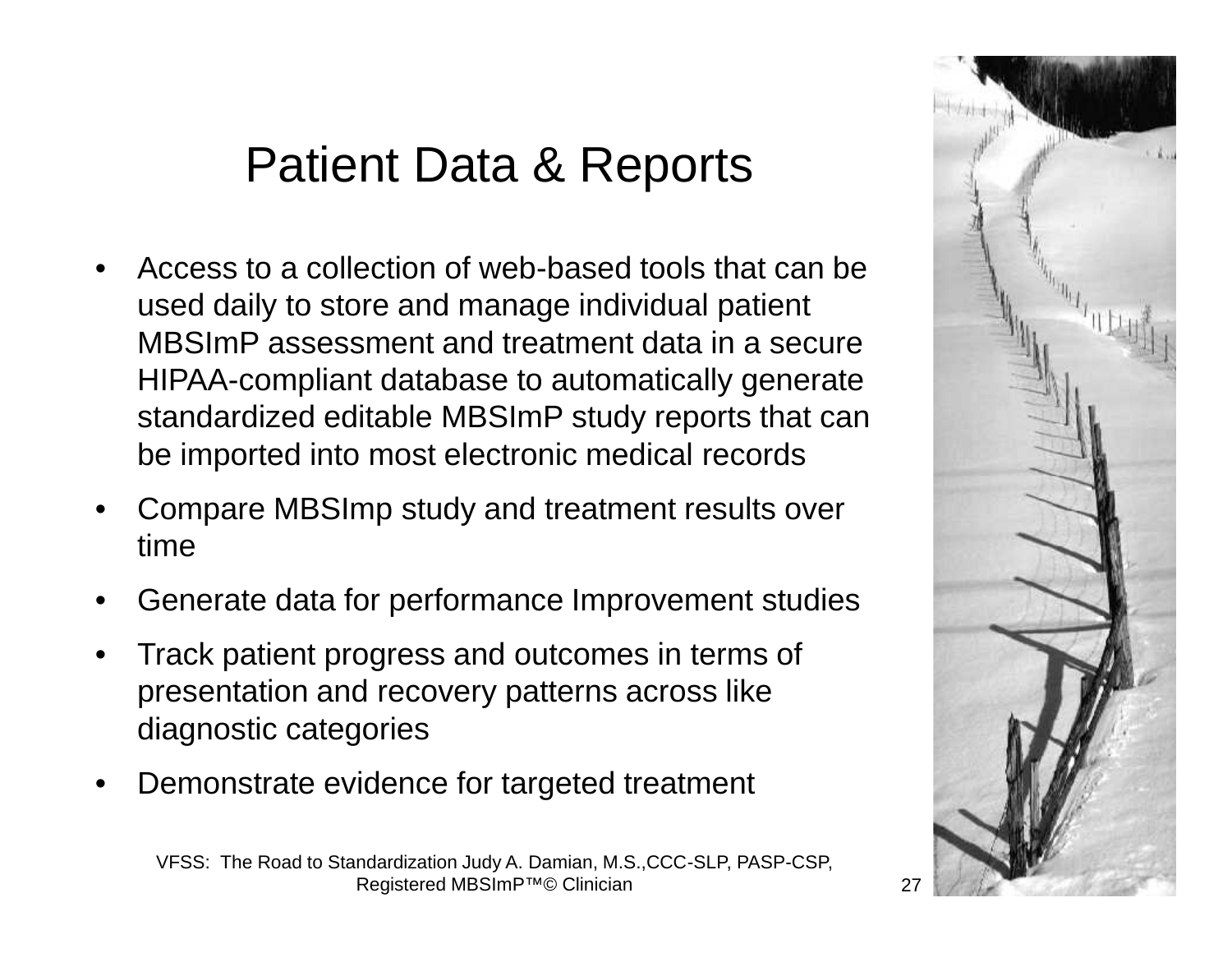#### Patient Data & Reports Demo

#### **MBSImP** *Musiques thropics Section*

| the MBS study in the adult population.              | The MBSImP is an evidence-based, standardization of                                                                                                         |  |
|-----------------------------------------------------|-------------------------------------------------------------------------------------------------------------------------------------------------------------|--|
|                                                     | The MBSImP provides the means for clinicians to<br>communicate MBS study results in an evidence-based<br>manner that is consistent, specific, and accurate. |  |
| <b>LEARN MORE</b>                                   |                                                                                                                                                             |  |
| <b>ENROLL NOW</b>                                   |                                                                                                                                                             |  |
| <b>Find Registered</b><br><b>MBSImP Cliniciaes</b>  |                                                                                                                                                             |  |
| <b>Find MBShnP Facilities</b>                       |                                                                                                                                                             |  |
|                                                     |                                                                                                                                                             |  |
| <b>Clinician Account Login</b><br><b>Extragance</b> |                                                                                                                                                             |  |
|                                                     |                                                                                                                                                             |  |
|                                                     | LOGIN                                                                                                                                                       |  |
| Password                                            |                                                                                                                                                             |  |
|                                                     | Eve forgother my password                                                                                                                                   |  |

VFSS: The Road to Standardization Judy A. Damian, M.S.,CCC-SLP, PASP-CSP, Registered MBSImP™© Clinician 28

eLearning design by DUA Medical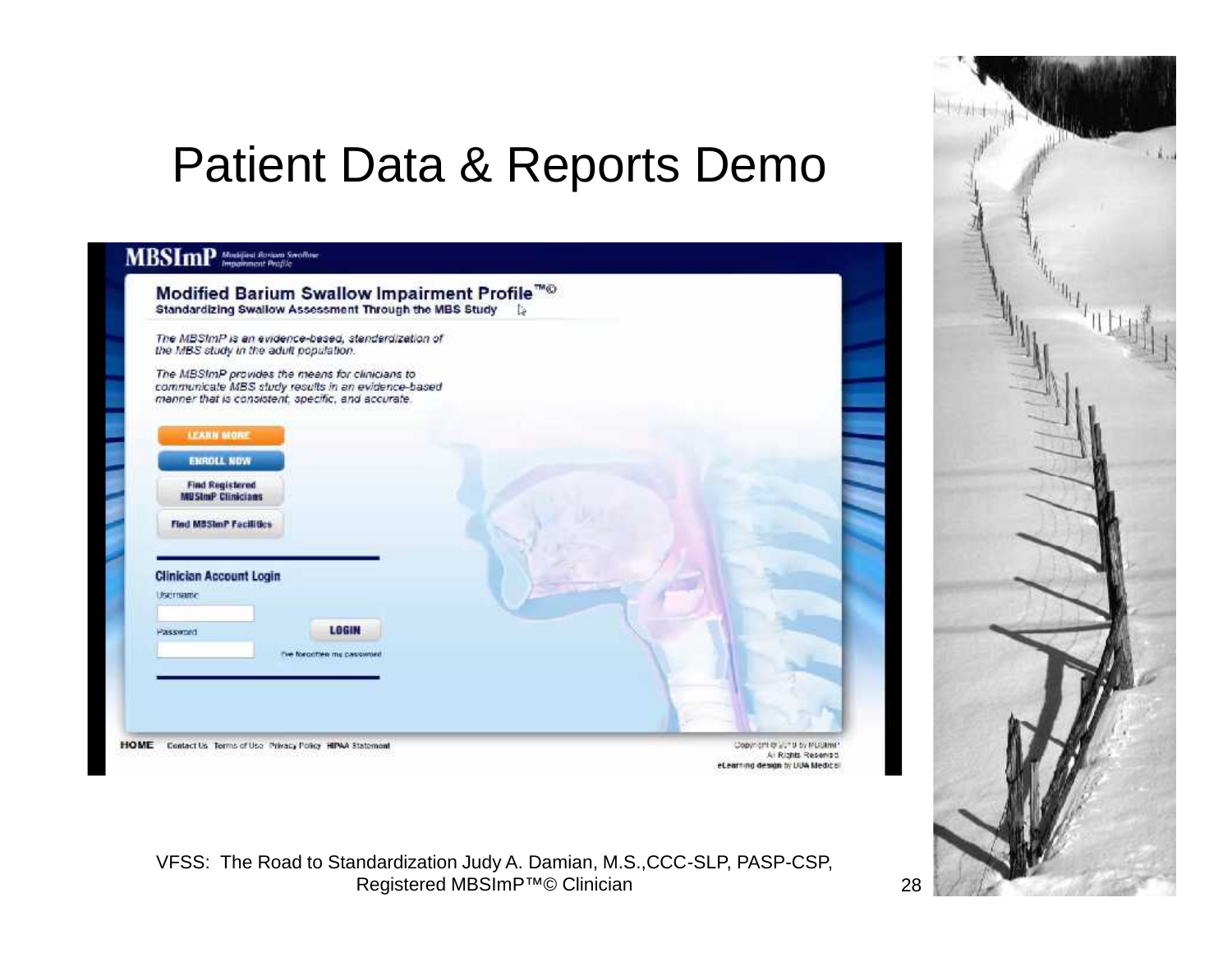## References

- Martin-Harris, B., Brodsky, M.B., Michel, Y., Castell, D.O., Schleicher, M., Sandidge, J., Maxwell, R., & Blair, J. (2008). MBS measurement tool for swallow impairment – MBSImp: establishing a standard. *Dysphagia, 23*(4), 392-405.
- Bonilha, H.S., Humphries, K., Blair, J., Hill, E., McGrattan, K., Carnes, B., Martin-Harris, B. Radiation exposure time during MBSS: Influence of swallowing impairment severity, medical diagnosis, clinician experience, and standardized protocol use. *Dysphagia,* 28(1), pp 77-85.
- Bonilha, H.S., Humphries, K., Blair, J., Hill, E., McGrattan, K., Carnes, B., Martin-Harris, B. Preliminary Investigation of the Effect of Pulse Rate on Judgments of Swallowing Impairment and Treatment Recommendations. *Dysphagia,* 28(4), 528- 538.
- Agency for Healthcare Research and Quality. Translating Research Into Practice (TRIP)-II: Fact Sheet. AHRQ Publication No. 01-P017. Rockville, MD: 2001.